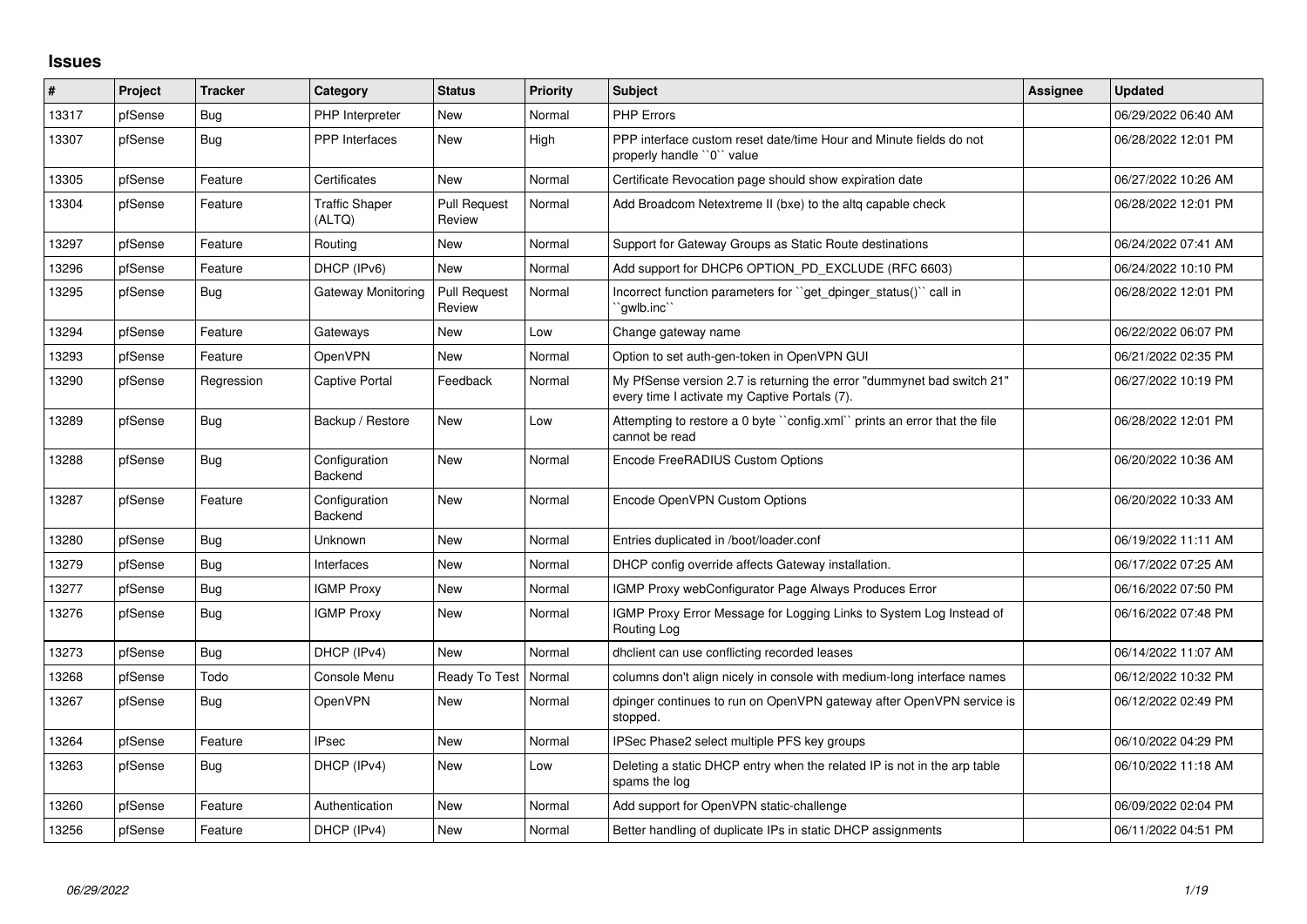| #     | Project | <b>Tracker</b> | Category                  | <b>Status</b>                 | <b>Priority</b> | <b>Subject</b>                                                                                                                      | <b>Assignee</b> | <b>Updated</b>      |
|-------|---------|----------------|---------------------------|-------------------------------|-----------------|-------------------------------------------------------------------------------------------------------------------------------------|-----------------|---------------------|
| 13254 | pfSense | Bug            | <b>DNS Resolver</b>       | New                           | Normal          | DNS resolver does not update "unbound.conf" file during link down<br>events                                                         |                 | 06/28/2022 12:01 PM |
| 13253 | pfSense | Bug            | DHCP (IPv6)               | New                           | Normal          | dhcp6c" is not restarted when applying settings when multiple WANs<br>are configured for DHCP6                                      |                 | 06/28/2022 12:01 PM |
| 13252 | pfSense | Bug            | Upgrade                   | New                           | Normal          | reduce frequency of php-fpm socket connection attempts from<br>check reload status                                                  |                 | 06/12/2022 11:11 AM |
| 13249 | pfSense | Bug            | Console Menu              | New                           | Normal          | Running playback comands multiple times results in PHP error                                                                        |                 | 06/06/2022 07:02 AM |
| 13248 | pfSense | Regression     | DHCP (IPv6)               | New                           | Normal          | IPv6 Router Advertisements runs when config.xml does not contain an<br>entry for the interface                                      |                 | 06/05/2022 07:44 PM |
| 13244 | pfSense | Feature        | Web Interface             | New                           | Normal          | Add help text under Timezone settings in the GUI                                                                                    |                 | 06/03/2022 01:00 PM |
| 13242 | pfSense | Feature        | <b>Gateway Monitoring</b> | New                           | Normal          | Enhancements to static route creation/deletion for dpinger monitor IPs                                                              |                 | 06/03/2022 11:20 AM |
| 13237 | pfSense | Bug            | DHCP (IPv6)               | New                           | Normal          | dhcp6c script cannot be executed safely                                                                                             |                 | 06/01/2022 11:20 AM |
| 13227 | pfSense | Feature        | <b>IPsec</b>              | New                           | High            | Enable IPSec Virtual IP Pool assignment by Radius for Mobile Users -<br>SIMPLE FIX                                                  |                 | 05/27/2022 10:15 AM |
| 13224 | pfSense | Bug            | Notifications             | New                           | Normal          | Email notification flood when UPS (NUT) and WAN send notifications                                                                  |                 | 05/27/2022 01:58 AM |
| 13222 | pfSense | Bug            | UPnP/NAT-PMP              | New                           | Normal          | CARP IP does not listen for NAT-PMP packets                                                                                         |                 | 05/26/2022 02:28 PM |
| 13220 | pfSense | Feature        | <b>Captive Portal</b>     | New                           | Very Low        | Voucher per-roll bandwidth restrictions and traffic quotas                                                                          |                 | 05/26/2022 08:16 AM |
| 13219 | pfSense | Feature        | <b>Captive Portal</b>     | New                           | Very Low        | Enable/Disable single voucher roll                                                                                                  |                 | 05/26/2022 08:14 AM |
| 13187 | pfSense | Documentation  | Upgrade                   | New                           | Normal          | Azure Frequently asked questions                                                                                                    |                 | 05/20/2022 06:52 AM |
| 13168 | pfSense | Feature        | Dashboard                 | New                           | Low             | Multiple Dashboard views for a single user                                                                                          |                 | 05/16/2022 07:53 AM |
| 13167 | pfSense | Bug            | Dynamic DNS               | New                           | Normal          | phpDynDNS: DigitalOcean ddns update fails (bad request, invalid<br>character '-' in request id)                                     |                 | 06/16/2022 09:30 PM |
| 13165 | pfSense | Feature        | Dashboard                 | <b>Pull Request</b><br>Review | Normal          | Feat: live update for Services dashboard widget                                                                                     |                 | 05/15/2022 01:48 AM |
| 13161 | pfSense | Feature        | Web Interface             | New                           | Very Low        | FLASH PORT'S LED button, to help quickly find port that need to be<br>connected to patch&cable                                      |                 | 05/14/2022 06:35 AM |
| 13159 | pfSense | Todo           | Web Interface             | New                           | Very Low        | Decrease distance between img-buttons in webGUI to eliminate mistake<br>entry                                                       |                 | 05/14/2022 06:52 AM |
| 13158 | pfSense | Bug            | Web Interface             | New                           | Normal          | Input validation error when applying limiter changes                                                                                |                 | 05/14/2022 05:32 PM |
| 13144 | pfSense | <b>Bug</b>     | Rules / NAT               | New                           | Very Low        | Firewall rule entries can get out of sync when entries are deleted while<br>other administrators are editing entries simultaneously |                 | 05/10/2022 07:26 AM |
| 13124 | pfSense | Feature        | Web Interface             | <b>Pull Request</b><br>Review | Normal          | Option to wait for interface selection before displaying firewall rules                                                             |                 | 06/28/2022 12:01 PM |
| 13110 | pfSense | Bug            | CARP                      | New                           | Very Low        | changing CARP VIP address does not update outbound NAT interface IP                                                                 |                 | 05/03/2022 02:52 PM |
| 13091 | pfSense | Feature        | OpenVPN                   | New                           | Normal          | RFE: Ability to specify the order of OpenVPN Authentication servers                                                                 |                 | 04/22/2022 04:30 PM |
| 13087 | pfSense | Bug            | OpenVPN                   | New                           | Normal          | OpenVPN Server: hide WINS servers list when netbios option is<br>unchecked while WINS servers is checked                            |                 | 04/22/2022 10:29 AM |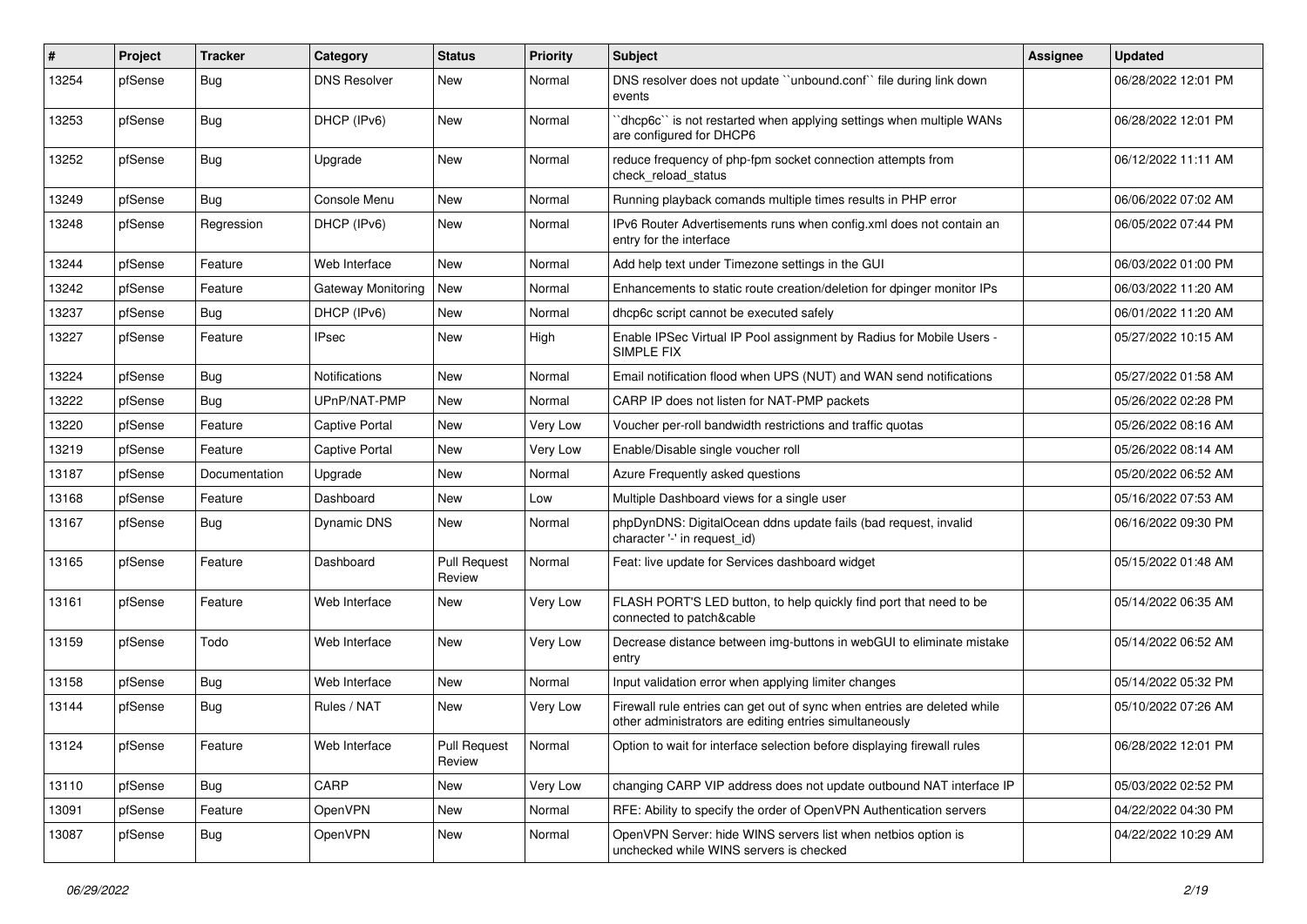| #     | Project | <b>Tracker</b> | Category                                        | <b>Status</b>                 | <b>Priority</b> | <b>Subject</b>                                                                                      | Assignee | <b>Updated</b>      |
|-------|---------|----------------|-------------------------------------------------|-------------------------------|-----------------|-----------------------------------------------------------------------------------------------------|----------|---------------------|
| 13076 | pfSense | <b>Bug</b>     | Gateway Monitoring                              | New                           | Normal          | Marking a gateway as down does not affect IPsec entries using gateway<br>groups                     |          | 06/28/2022 12:01 PM |
| 13072 | pfSense | Feature        | <b>Traffic Shaper</b><br>(ALTQ)                 | <b>Pull Request</b><br>Review | Very Low        | Matching background/font colors of queue values with dark theme.                                    |          | 04/19/2022 07:32 AM |
| 13068 | pfSense | Bug            | Aliases / Tables                                | <b>New</b>                    | Normal          | Error loading rules when URL Table IPs content is empty                                             |          | 04/17/2022 09:07 PM |
| 13067 | pfSense | <b>Bug</b>     | <b>FilterDNS</b>                                | <b>New</b>                    | Normal          | filterdns resolve interval is twice the intended value                                              |          | 04/17/2022 07:45 PM |
| 13058 | pfSense | Todo           | Rules / NAT                                     | New                           | Normal          | Add static routes and directly connected networks back to policy route<br>negation rules            |          | 04/13/2022 08:05 AM |
| 13051 | pfSense | Bug            | <b>Traffic Shaper</b><br>(ALTQ)                 | <b>New</b>                    | Normal          | Firewall traffic shaper by interface selection unknow                                               |          | 04/12/2022 07:03 AM |
| 13046 | pfSense | Bug            | Rules / NAT                                     | <b>New</b>                    | Normal          | Floating rule applied to IPv6 interface with a SLAAC DHCPv6 gateway<br>reports error on boot        |          | 04/11/2022 09:50 AM |
| 13017 | pfSense | Feature        | Packet Capture                                  | <b>New</b>                    | Normal          | Packet capture: add preview results while capture is running                                        |          | 04/09/2022 11:08 AM |
| 13009 | pfSense | Feature        | OpenVPN                                         | New                           | Normal          | Add option for multiple remote addresses to OpenVPN Client                                          |          | 03/31/2022 12:42 PM |
| 13003 | pfSense | Bug            | Hardware / Drivers                              | New                           | Normal          | Malicious Driver Detection event on ixl driver                                                      |          | 06/25/2022 05:00 PM |
| 13000 | pfSense | <b>Bug</b>     | <b>IPsec</b>                                    | <b>New</b>                    | Low             | IPsec AES-GCM encryption algorithm "Key Length" field should be<br>labeled "ICV Length"             |          | 03/30/2022 07:40 AM |
| 12960 | pfSense | Bug            | Installer                                       | <b>New</b>                    | Normal          | VGA installer image defaults to serial console, serial console is default in<br><b>GUI settings</b> |          | 06/28/2022 12:01 PM |
| 12959 | pfSense | Bug            | DHCP (IPv4)                                     | Feedback                      | Normal          | dhcplease process wrongly update host file if client-hostname is empty                              |          | 03/28/2022 10:26 AM |
| 12950 | pfSense | <b>Bug</b>     | Routing                                         | New                           | Normal          | OpenVPN as default gateway does not get set at boot time                                            |          | 04/09/2022 05:46 PM |
| 12947 | pfSense | <b>Bug</b>     | DHCP (IPv6)                                     | <b>Pull Request</b><br>Review | Normal          | DHCP6 client does not take any action if the interface IPv6 address<br>changes during renewal       |          | 06/28/2022 12:01 PM |
| 12938 | pfSense | <b>Bug</b>     | <b>IPv6 Router</b><br>Advertisements<br>(RADVD) | New                           | Normal          | MaxRtrAdvInterval would allow stale DNS servers to be deleted faster                                |          | 03/12/2022 09:37 AM |
| 12927 | pfSense | <b>Bug</b>     | OpenVPN                                         | <b>New</b>                    | Normal          | OpenVPN with OCSP enabled allows connections with revoked<br>certificates                           |          | 03/24/2022 08:22 AM |
| 12926 | pfSense | <b>Bug</b>     | Interfaces                                      | Feedback                      | Normal          | Changing LAGG type on CARP interfaces makes VIPs go to an "init"<br>State                           |          | 03/10/2022 10:52 AM |
| 12922 | pfSense | <b>Bug</b>     | DHCP (IPv4)                                     | <b>New</b>                    | Normal          | Classless static routes received on DHCP WAN can override chosen<br>default gateway                 |          | 03/28/2022 10:08 AM |
| 12905 | pfSense | Bug            | Web Interface                                   | New                           | Normal          | Add VLAN Re-assignment to Import Interface Mismatch Wizard                                          |          | 03/07/2022 08:05 AM |
| 12903 | pfSense | Feature        | Notifications                                   | New                           | Normal          | alternative authentication methods for email notifications?                                         |          | 03/07/2022 07:52 AM |
| 12888 | pfSense | Bug            | Rules / NAT                                     | New                           | Normal          | pfSense sends un-NATed packets during OpenVPN startup                                               |          | 03/01/2022 03:13 PM |
| 12878 | pfSense | Bug            | <b>Traffic Shaper</b><br>(ALTQ)                 | Incomplete                    | Normal          | Traffic shaping by interface, route queue bandwidth inbound, out by a<br>large factor.              |          | 06/06/2022 07:03 AM |
| 12877 | pfSense | Bug            | Dynamic DNS                                     | Feedback                      | Normal          | Cloudflare DynDNS fails to update more than two addresses                                           |          | 05/29/2022 06:56 PM |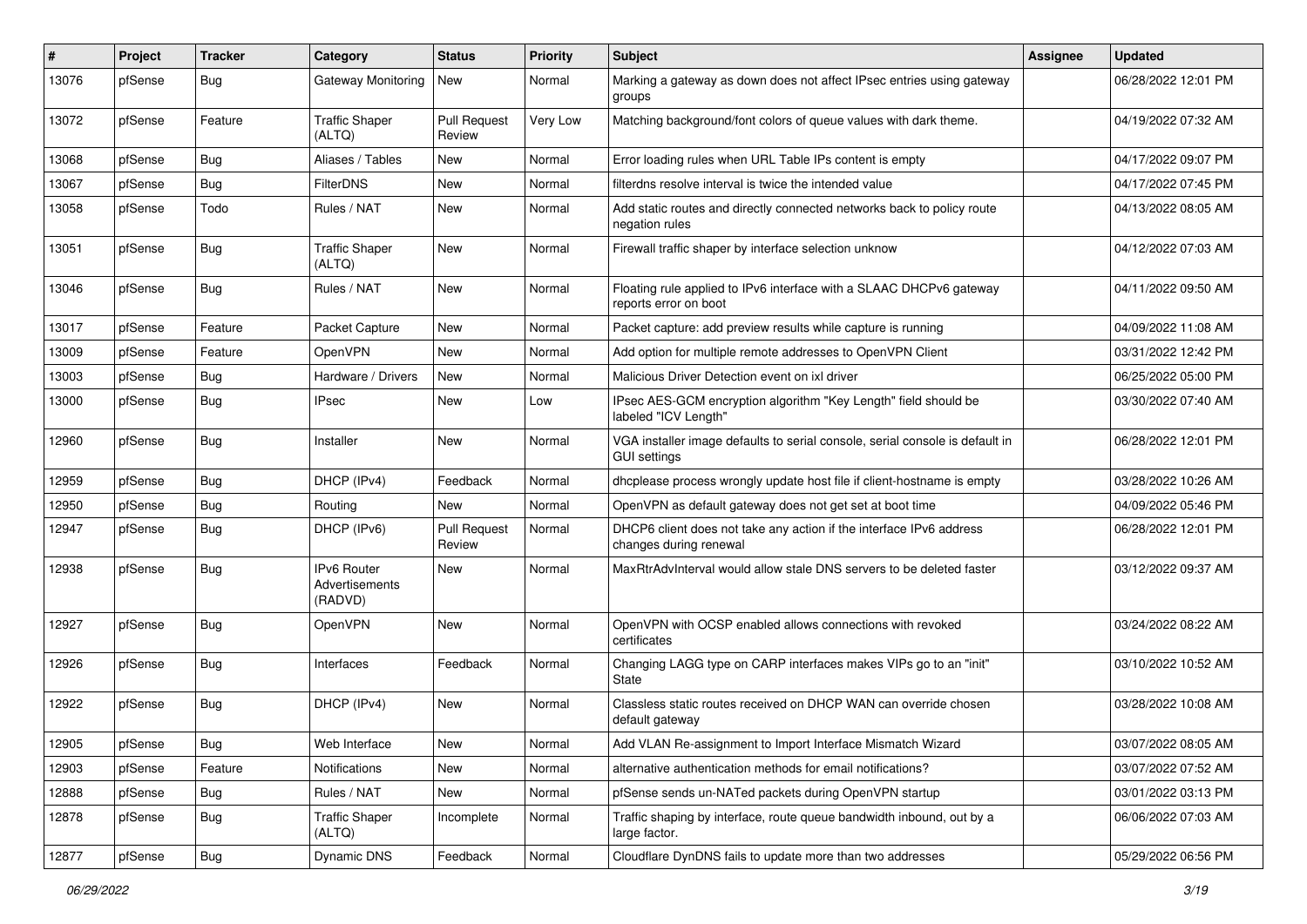| $\vert$ # | Project | <b>Tracker</b> | Category                            | <b>Status</b>                 | Priority | <b>Subject</b>                                                                                | Assignee | <b>Updated</b>      |
|-----------|---------|----------------|-------------------------------------|-------------------------------|----------|-----------------------------------------------------------------------------------------------|----------|---------------------|
| 12875     | pfSense | <b>Bug</b>     | Package System                      | New                           | Normal   | Import zabbix-agent6 and zabbix-proxy6 from FreeBSD Ports                                     |          | 05/28/2022 06:50 PM |
| 12874     | pfSense | Feature        | OpenVPN                             | New                           | Normal   | OpenVPN RADIUS Framed-Pool                                                                    |          | 02/25/2022 02:24 PM |
| 12857     | pfSense | <b>Bug</b>     | Gateways                            | New                           | Normal   | Firewall gateway goes away when making changes to Bridge0 device                              |          | 02/27/2022 11:20 AM |
| 12853     | pfSense | <b>Bug</b>     | <b>NAT Reflection</b>               | Feedback                      | High     | Network Address Translation - Pure NAT pfsense freeze after reboot                            |          | 02/22/2022 08:40 AM |
| 12850     | pfSense | Bug            | Routing                             | New                           | Low      | Console error during boot: "route: route has not been found"                                  |          | 02/22/2022 08:27 AM |
| 12848     | pfSense | Feature        | Dynamic DNS                         | New                           | Normal   | Evaluation of the DynDNS "Result Match" string                                                |          | 02/22/2022 02:01 AM |
| 12829     | pfSense | <b>Bug</b>     | <b>Traffic Shaper</b><br>(Limiters) | Feedback                      | Normal   | Dummynet kernel module fails to load after upgrade.                                           |          | 03/17/2022 09:26 AM |
| 12828     | pfSense | Bug            | <b>Wireless</b>                     | New                           | Normal   | pfSense keeps crashing (Fatal trap 12: page fault while in kernel mode)                       |          | 02/21/2022 07:55 AM |
| 12823     | pfSense | Bug            | DHCP (IPv6)                         | <b>New</b>                    | Normal   | Multiple DHCP6 WAN connections PPPoE interface 'defached' status                              |          | 02/18/2022 05:39 AM |
| 12821     | pfSense | Regression     | Hardware / Drivers                  | Confirmed                     | Normal   | Intel e1000 driver (em & igb) cannot pass VLAN0 tagged packets                                |          | 06/05/2022 08:23 AM |
| 12813     | pfSense | Feature        | Installer                           | New                           | Low      | Recover extra data in the installer                                                           |          | 02/17/2022 07:52 AM |
| 12797     | pfSense | Bug            | UPnP/NAT-PMP                        | New                           | Normal   | UPnP+STUN forms invalid outbound NAT rules using the external<br>address discovered from STUN |          | 02/15/2022 01:01 PM |
| 12796     | pfSense | Bug            | Upgrade                             | Confirmed                     | Normal   | 2.5.2 -> 2.6.0 upgrade segfaults if certain packages are installed.                           |          | 05/24/2022 07:43 AM |
| 12774     | pfSense | Bug            | Backup / Restore                    | New                           | Normal   | Picture widget image is not saved in backup                                                   |          | 04/04/2022 04:48 AM |
| 12768     | pfSense | Feature        | Upgrade                             | New                           | Normal   | pfSense-repo: Make sure default config file exists                                            |          | 06/28/2022 12:01 PM |
| 12764     | pfSense | Bug            | Gateways                            | New                           | Normal   | VTI gateway status is pending after assigning the VTI interface                               |          | 02/07/2022 05:41 AM |
| 12757     | pfSense | <b>Bug</b>     | Diagnostics                         | <b>Pull Request</b><br>Review | Very Low | Clean up /etc/inc/filter.inc use of pfctl -F                                                  |          | 06/28/2022 12:01 PM |
| 12747     | pfSense | Bug            | Logging                             | New                           | Normal   | System log is filled by sshguard                                                              |          | 05/03/2022 03:08 AM |
| 12746     | pfSense | Feature        | Interfaces                          | New                           | High     | IPoE feature for WAN interface                                                                |          | 02/01/2022 01:42 AM |
| 12740     | pfSense | Bug            | FreeBSD                             | Incomplete                    | Normal   | panic: esp input cb: Unexpected address family                                                |          | 01/27/2022 01:19 PM |
| 12737     | pfSense | <b>Bug</b>     | Certificates                        | New                           | Normal   | CApath is not defined by default in curl                                                      |          | 06/28/2022 12:01 PM |
| 12734     | pfSense | Bug            | Web Interface                       | Incomplete                    | Low      | Long hostname breaks DHCP leases layout                                                       |          | 01/31/2022 01:03 PM |
| 12730     | pfSense | Bug            | <b>Captive Portal</b>               | New                           | Normal   | RADIUS accounting does not work if WAN is down                                                |          | 01/26/2022 05:13 AM |
| 12726     | pfSense | <b>Bug</b>     | Authentication                      | New                           | Normal   | LDAP select container button auto populate                                                    |          | 01/25/2022 01:48 PM |
| 12708     | pfSense | <b>Bug</b>     | Aliases / Tables                    | New                           | Normal   | alias with non resolving DNS entry breaks underlying pf table                                 |          | 02/20/2022 06:13 PM |
| 12705     | pfSense | Bug            | <b>IPsec</b>                        | Incomplete                    | Normal   | ECDSA certificate does not work for IPSec VPN phase 1                                         |          | 01/24/2022 03:22 PM |
| 12679     | pfSense | Feature        | Interfaces                          | New                           | Normal   | Remind user to update DHCPv6 range when changing interface IPv6<br>prefix                     |          | 01/12/2022 07:36 AM |
| 12676     | pfSense | Feature        | Rules / NAT                         | New                           | Normal   | Add the Tagged option on the Port Forward rules edit page                                     |          | 01/11/2022 05:52 AM |
| 12665     | pfSense | Feature        | Rules / NAT                         | New                           | Normal   | Ability to add custom pf rules from the GUI                                                   |          | 01/07/2022 09:30 AM |
| 12648     | pfSense | <b>Bug</b>     | Captive Portal                      | New                           | Normal   | Undocumented variables 'listenporthttp' and 'listenporthttps'                                 |          | 12/28/2021 10:44 AM |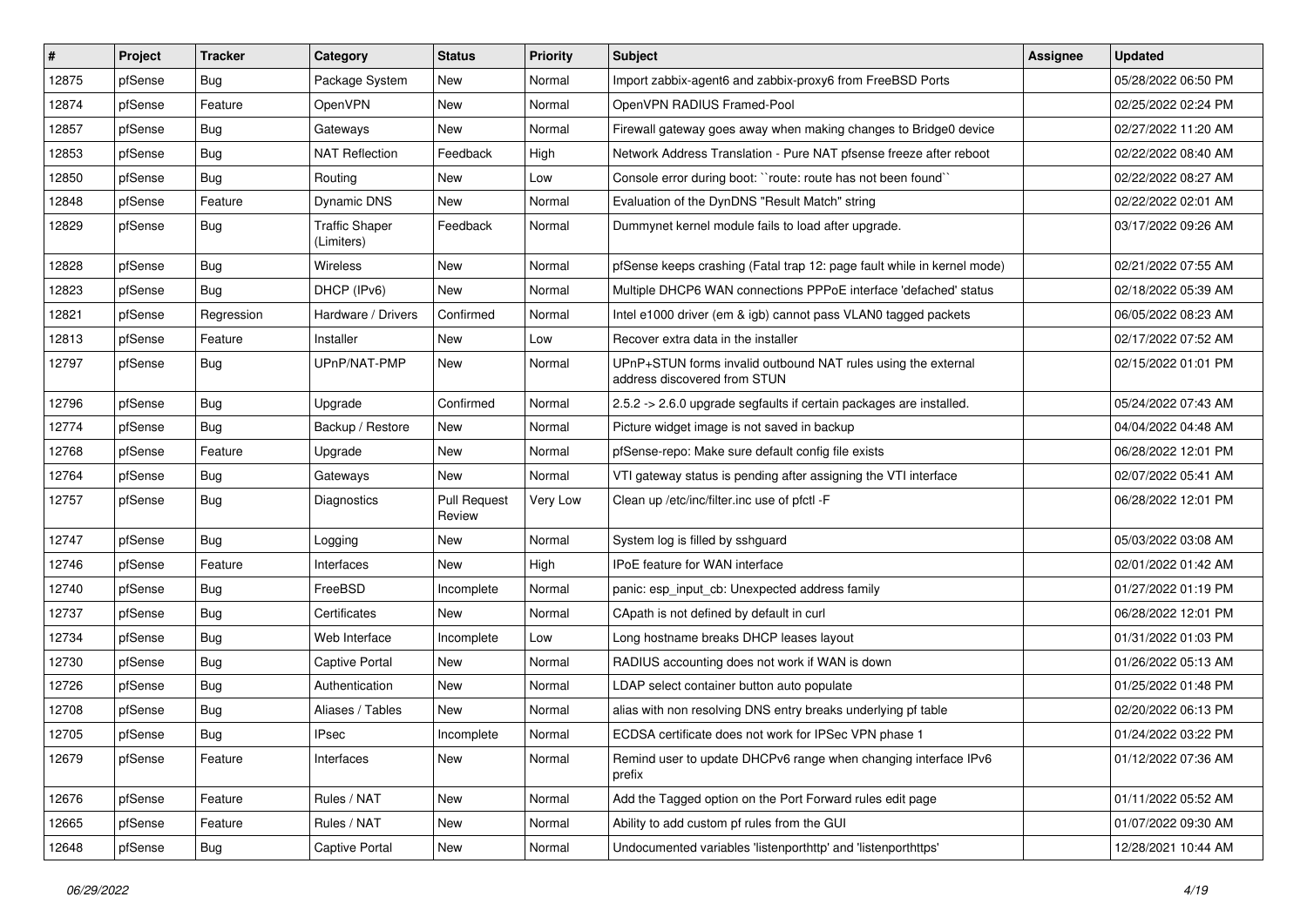| #     | Project | <b>Tracker</b> | Category                   | <b>Status</b>                 | <b>Priority</b> | <b>Subject</b>                                                                                                         | <b>Assignee</b> | <b>Updated</b>      |
|-------|---------|----------------|----------------------------|-------------------------------|-----------------|------------------------------------------------------------------------------------------------------------------------|-----------------|---------------------|
| 12632 | pfSense | Bug            | Gateways                   | New                           | High            | Assigning a /30 WAN IP address at the console does not save the<br>gateway correctly                                   |                 | 06/28/2022 12:01 PM |
| 12625 | pfSense | Feature        | Logging                    | New                           | Normal          | Granular logging options for default firewall rules.                                                                   |                 | 12/21/2021 06:39 PM |
| 12612 | pfSense | Bug            | <b>DNS Resolver</b>        | New                           | Normal          | DNS Resolver is restarted during every "rc.newwanip" event                                                             |                 | 06/28/2022 12:01 PM |
| 12602 | pfSense | Feature        | Dynamic DNS                | New                           | Normal          | DHCPv6 should allow DDNS Client updates for hosts                                                                      |                 | 12/15/2021 11:00 AM |
| 12600 | pfSense | Feature        | Aliases / Tables           | New                           | Normal          | allow custom mask for a network alias created from a FQDN                                                              |                 | 12/15/2021 10:50 AM |
| 12581 | pfSense | Regression     | DHCP (IPv6)                | New                           | Normal          | CARP IPv6 assigned address does not get advertised to endpoints with<br><b>RADV</b>                                    |                 | 12/16/2021 02:34 PM |
| 12564 | pfSense | Feature        | Aliases / Tables           | New                           | Low             | add column to show that an Alias is in use by or not                                                                   |                 | 12/04/2021 07:25 PM |
| 12563 | pfSense | <b>Bug</b>     | <b>OpenVPN</b>             | <b>New</b>                    | Normal          | OpenVPN server doesn't support Framed-IPv6-Address RADIUS attribute                                                    |                 | 12/03/2021 11:19 AM |
| 12553 | pfSense | Feature        | Backup / Restore           | New                           | Normal          | Auto Config Backup: Allow selecting multiple backups for deletion                                                      |                 | 02/22/2022 04:27 AM |
| 12552 | pfSense | <b>Bug</b>     | OpenVPN                    | New                           | Normal          | "Pull DNS" option within OpenVPN client does not cause pfSense to use<br>DNS servers assigned by remote OpenVPN server |                 | 12/08/2021 08:45 AM |
| 12551 | pfSense | Feature        | <b>DNS Resolver</b>        | <b>New</b>                    | Low             | Add ability to set DNS resolver search domain list                                                                     |                 | 12/01/2021 11:18 AM |
| 12543 | pfSense | <b>Bug</b>     | Web Interface              | Feedback                      | Normal          | Deleteing a Outbound NAT rule gave me an empty rule and displayed<br>php error in UI.                                  |                 | 02/14/2022 04:36 AM |
| 12542 | pfSense | Bug            | Virtual IP Addresses       | New                           | Normal          | Cannot assign a same IPv6 Link-Local address to different interfaces                                                   |                 | 11/25/2021 01:41 AM |
| 12539 | pfSense | Bug            | Interfaces                 | <b>New</b>                    | Low             | Changing VLAN ID for LAN interface in assignments silently fails.                                                      |                 | 11/23/2021 04:12 AM |
| 12535 | pfSense | Documentation  | Routing                    | New                           | Normal          | Negate Rules function does not match the description                                                                   |                 | 11/19/2021 02:03 PM |
| 12522 | pfSense | Feature        | OpenVPN                    | New                           | Very Low        | More flexible Client-Specific Override options for controlling options<br>pushed to clients                            |                 | 04/11/2022 03:11 PM |
| 12521 | pfSense | Feature        | <b>Operating System</b>    | New                           | Very Low        | Add the BBR2, QUIC, RACK Congestion Control (CC) protocols                                                             |                 | 11/15/2021 07:40 AM |
| 12519 | pfSense | <b>Bug</b>     | Authentication             | New                           | Normal          | Fail authentication using special character in password via the LDAP<br>connector                                      |                 | 11/12/2021 07:39 AM |
| 12509 | pfSense | Bug            | OpenVPN                    | New                           | Normal          | Deffered authentication does not work with auth-gen-token external-auth<br>or pusk "auth-token"                        |                 | 11/08/2021 04:01 AM |
| 12508 | pfSense | <b>Bug</b>     | <b>DHCP Relay</b>          | New                           | Normal          | DHCP Relay over VPN                                                                                                    |                 | 11/06/2021 11:25 AM |
| 12504 | pfSense | Bug            | Interfaces                 | New                           | Normal          | BCM57412 NetXtreme-E 10Gb RDMA Ethernet controller issue                                                               |                 | 11/05/2021 04:51 AM |
| 12483 | pfSense | <b>Bug</b>     | Configuration<br>Backend   | New                           | Normal          | GUI creates inconsistent config.xml                                                                                    |                 | 10/23/2021 06:48 AM |
| 12473 | pfSense | Feature        | IPsec                      | New                           | Normal          | Allow user adjustment of IPsec Keep Alive periodic checks                                                              |                 | 12/22/2021 05:59 AM |
| 12467 | pfSense | Bug            | Captive Portal             | New                           | Normal          | CP error on client disconnect after reboot                                                                             |                 | 10/17/2021 05:35 AM |
| 12466 | pfSense | Feature        | OpenVPN                    | New                           | Very Low        | Option to Disable Renegotiation timer in OpenVPN Server                                                                |                 | 06/27/2022 07:22 AM |
| 12464 | pfSense | <b>Bug</b>     | Logging                    | <b>Pull Request</b><br>Review | Normal          | Syslog Auth messages are sent as Emergency Level                                                                       |                 | 06/28/2022 12:01 PM |
| 12459 | pfSense | Todo           | Virtual IP Addresses   New |                               | Normal          | Add IP Alias subnet input validation                                                                                   |                 | 10/15/2021 09:35 AM |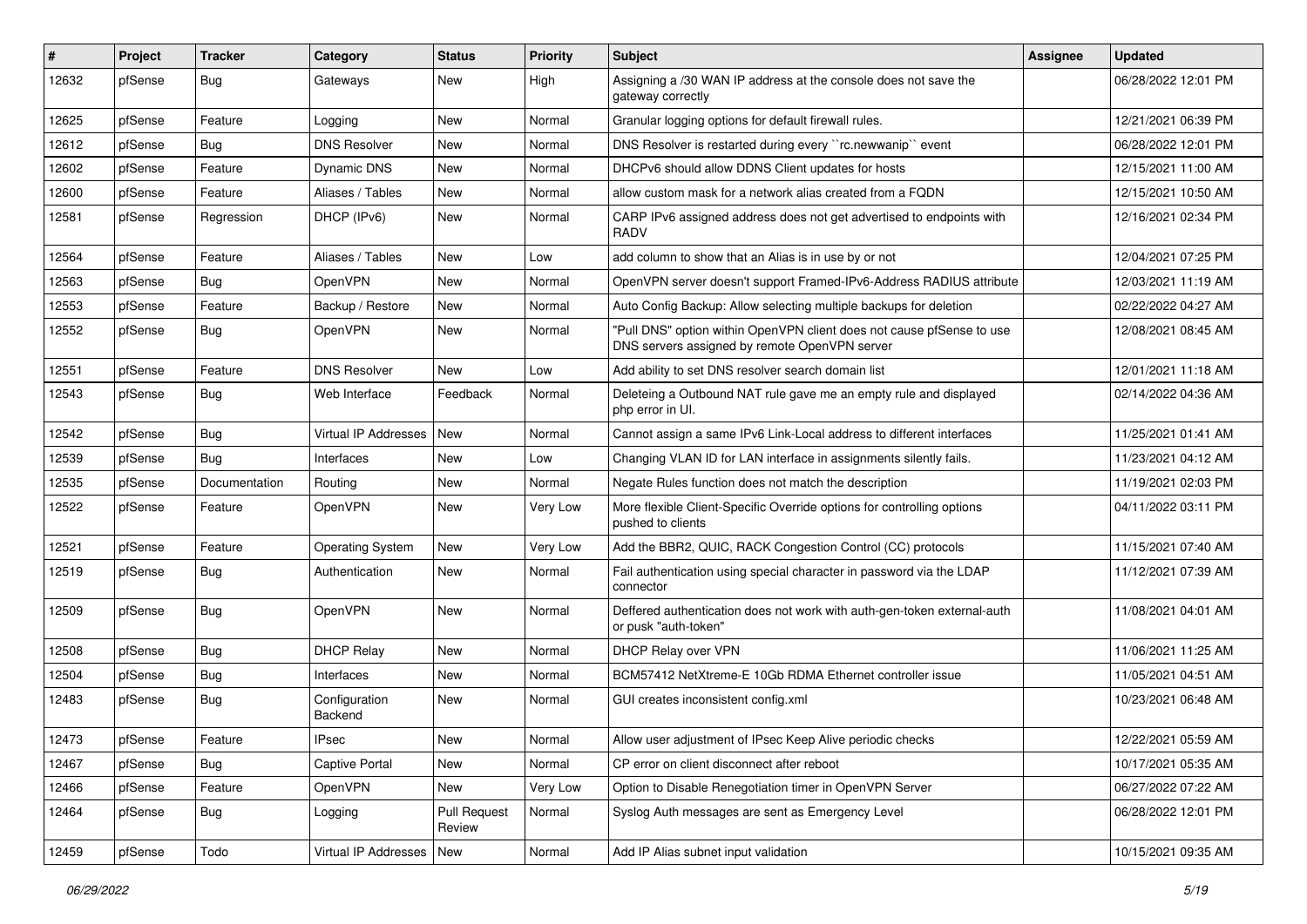| #     | Project | <b>Tracker</b> | Category                        | <b>Status</b>                 | <b>Priority</b> | <b>Subject</b>                                                                                                                   | <b>Assignee</b> | <b>Updated</b>      |
|-------|---------|----------------|---------------------------------|-------------------------------|-----------------|----------------------------------------------------------------------------------------------------------------------------------|-----------------|---------------------|
| 12458 | pfSense | Feature        | Authentication                  | New                           | Normal          | Use "unixHomeDirectory" instead of "homeDirectory" when LDAP<br>authentication server is Active Directory                        |                 | 10/15/2021 08:18 AM |
| 12451 | pfSense | Bug            | Virtual IP Addresses            | New                           | Normal          | deleteVIP() does not check RFC2136 Update Source                                                                                 |                 | 10/13/2021 10:06 AM |
| 12436 | pfSense | <b>Bug</b>     | <b>PPPoE Server</b>             | New                           | Normal          | Pppoe server config gui does not allow setting of chap authentication, and<br>sets the network start address for allocation to 0 |                 | 10/21/2021 08:15 AM |
| 12421 | pfSense | Bug            | Rules / NAT                     | <b>New</b>                    | Normal          | IPV6 limiter bug                                                                                                                 |                 | 10/02/2021 08:44 AM |
| 12401 | pfSense | Bug            | <b>Traffic Graphs</b>           | New                           | Normal          | Traffic graphs with untagged and tagged VLAN on same interface                                                                   |                 | 09/23/2021 09:18 PM |
| 12393 | pfSense | Bug            | <b>Traffic Shaper</b><br>(ALTQ) | <b>New</b>                    | Low             | Priority of qOthersLow higher than default queues                                                                                |                 | 09/21/2021 02:48 PM |
| 12382 | pfSense | Regression     | OpenVPN                         | <b>New</b>                    | Normal          | Certificate Depth checking creates OpenVPN micro-outages every time a<br>user authenticates after 2.5.2 upgrade                  |                 | 01/17/2022 04:17 AM |
| 12370 | pfSense | Feature        | Rules / NAT                     | <b>New</b>                    | Low             | Add limiters to Queue column on firewall rule list                                                                               |                 | 09/14/2021 07:37 AM |
| 12367 | pfSense | Todo           | Installer                       | <b>New</b>                    | Normal          | ZFS: Do not show memstick disk on target list                                                                                    |                 | 09/13/2021 07:37 AM |
| 12357 | pfSense | Bug            | <b>Captive Portal</b>           | New                           | Normal          | Captive Portal popup Logout button loads full login page in popup when<br>clicked                                                |                 | 10/27/2021 12:10 PM |
| 12343 | pfSense | Feature        | Diagnostics                     | <b>New</b>                    | Low             | Real time traffic monitoring                                                                                                     |                 | 09/06/2021 01:26 PM |
| 12300 | pfSense | Feature        | Hardware / Drivers              | New                           | Normal          | Add Aquantia Atlantic driver to pfsense                                                                                          |                 | 09/14/2021 06:49 AM |
| 12283 | pfSense | Bug            | Authentication                  | New                           | Normal          | LDAP/RADIUS authentication servers configuration does not allow source<br>IP address to be specified                             |                 | 08/20/2021 01:15 AM |
| 12259 | pfSense | Bug            | <b>Operating System</b>         | <b>New</b>                    | Normal          | Intel em NICs Suffering Performance Degradation on FreeBSD12                                                                     |                 | 02/25/2022 09:28 PM |
| 12249 | pfSense | Bug            | Backup / Restore                | <b>New</b>                    | Normal          | HAProxy causing failed ACB backups                                                                                               |                 | 11/15/2021 11:58 PM |
| 12248 | pfSense | Feature        | Package System                  | New                           | Low             | Package Update Availability Notification                                                                                         |                 | 11/28/2021 10:02 AM |
| 12243 | pfSense | Todo           | Package System                  | New                           | Normal          | Implement "``plugin_interfaces()```                                                                                              |                 | 02/07/2022 03:50 AM |
| 12215 | pfSense | Regression     | OpenVPN                         | Feedback                      | Normal          | OpenVPN does not resync when running on a gateway group                                                                          |                 | 12/22/2021 05:49 AM |
| 12190 | pfSense | Feature        | Rules / NAT                     | New                           | Normal          | Add ability to reference ipv6 prefix in firewall rules and aliases                                                               |                 | 08/05/2021 01:47 PM |
| 12183 | pfSense | Regression     | Interfaces                      | New                           | Low             | Changing MAC address for PPP parent interface stopped working                                                                    |                 | 04/20/2022 04:16 PM |
| 12176 | pfSense | Todo           | Interfaces                      | <b>Pull Request</b><br>Review | Normal          | Hide WireGuard interfaces on appropriate pages                                                                                   |                 | 08/11/2021 12:52 AM |
| 12139 | pfSense | Feature        | <b>DNS Forwarder</b>            | <b>New</b>                    | Normal          | Add support in for specifying a DNSMASQ configuration file                                                                       |                 | 07/16/2021 09:45 PM |
| 12122 | pfSense | <b>Bug</b>     | Web Interface                   | New                           | Normal          | Perform greedy actions asychronously                                                                                             |                 | 07/10/2021 01:10 PM |
| 12121 | pfSense | Feature        | OpenVPN                         | New                           | Normal          | Wider "local network(s)" fields in OpenVPN server configuration                                                                  |                 | 07/19/2021 07:37 AM |
| 12120 | pfSense | Feature        | <b>DHCP Relay</b>               | New                           | Normal          | Permit several sets of destination DHCP servers in DHCP relay                                                                    |                 | 07/11/2021 05:41 PM |
| 12095 | pfSense | <b>Bug</b>     | Authentication                  | New                           | Normal          | Memory leak in pcscd                                                                                                             |                 | 06/01/2022 01:01 PM |
| 12091 | pfSense | Feature        | Authentication                  | New                           | Normal          | RFE: Add support for sssd authentication                                                                                         |                 | 12/10/2021 04:55 PM |
| 12077 | pfSense | Feature        | Gateways                        | New                           | Normal          | Allow stick-connections per gateway group                                                                                        |                 | 06/24/2021 08:45 AM |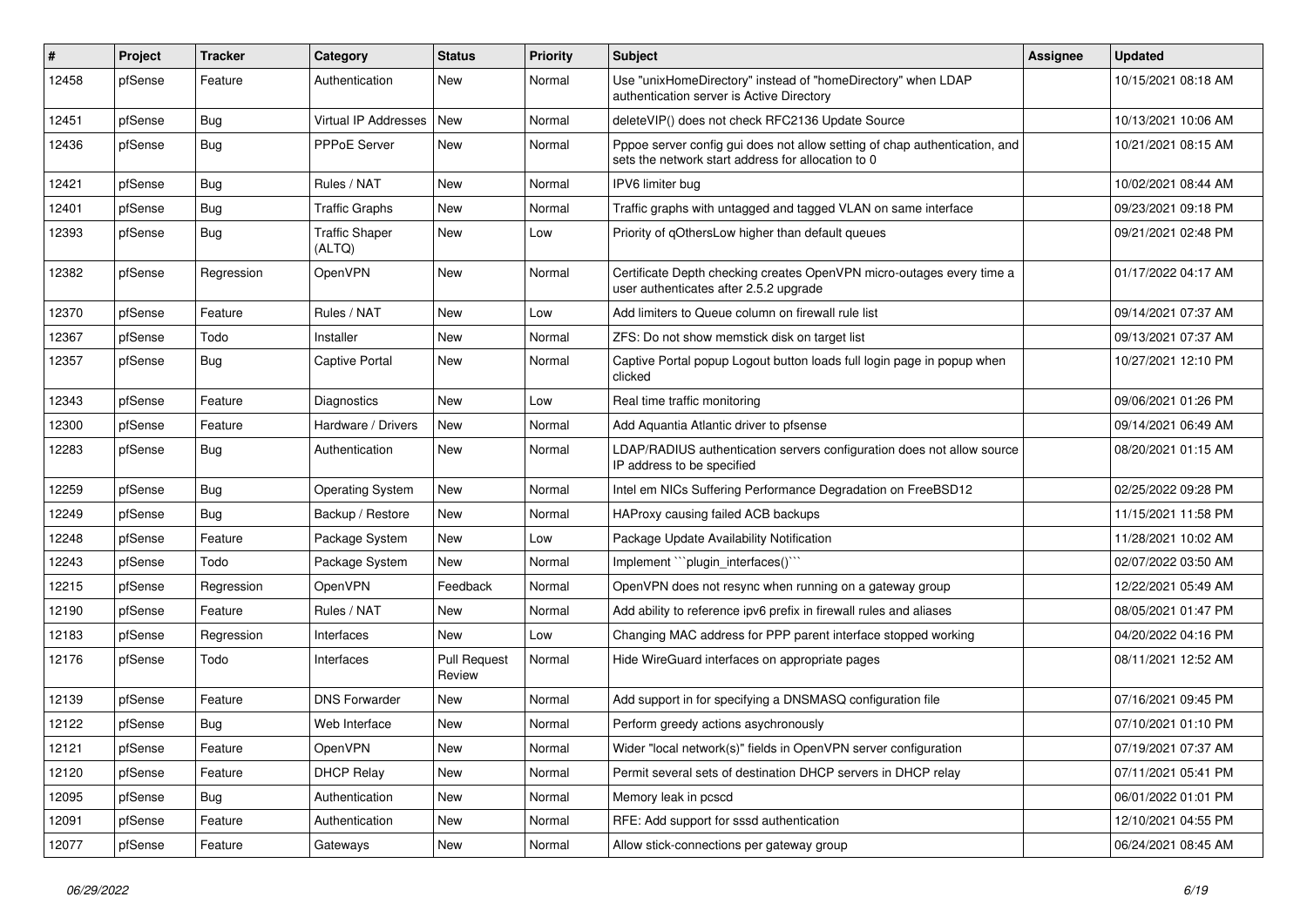| $\vert$ # | Project | <b>Tracker</b> | Category                | <b>Status</b> | Priority | <b>Subject</b>                                                                                           | <b>Assignee</b> | <b>Updated</b>      |
|-----------|---------|----------------|-------------------------|---------------|----------|----------------------------------------------------------------------------------------------------------|-----------------|---------------------|
| 12070     | pfSense | Bug            | DHCP (IPv4)             | <b>New</b>    | Low      | <b>VLAN0 for WAN DHCP</b>                                                                                |                 | 12/23/2021 04:31 PM |
| 12067     | pfSense | Bug            | DHCP (IPv4)             | <b>New</b>    | Very Low | <b>DHCP Monitoring Statistics Error</b>                                                                  |                 | 06/21/2021 08:39 AM |
| 12066     | pfSense | Feature        | <b>Operating System</b> | New           | Very Low | Include man and man pages for all core programs and packages                                             |                 | 06/21/2021 07:44 AM |
| 12056     | pfSense | Bug            | Logging                 | <b>New</b>    | Normal   | Filterlog says "Unknown Option %u"                                                                       |                 | 06/18/2021 05:51 AM |
| 12055     | pfSense | Feature        | Virtual IP Addresses    | Feedback      | Normal   | Option to disable XMLRPC Sync for Loopback Virtual IPs                                                   |                 | 06/18/2021 09:05 AM |
| 12025     | pfSense | Todo           | Web Interface           | <b>New</b>    | Very Low | Add 1:1 Validation to Notify Someone They are 1:1 NAT'ing an Interface<br>Address                        |                 | 06/11/2021 10:05 AM |
| 12013     | pfSense | Bug            | Logging                 | <b>New</b>    | Low      | Reading log data is inefficient in certain cases                                                         |                 | 06/08/2021 07:35 AM |
| 11992     | pfSense | Bug            | Virtual IP Addresses    | Confirmed     | High     | GRE Tunnel - Does not work with a virtual IP as endpoint                                                 |                 | 06/04/2021 01:16 AM |
| 11974     | pfSense | Feature        | <b>XMLRPC</b>           | <b>New</b>    | Normal   | XMLRPC synchronization for igmmproxy settings                                                            |                 | 05/29/2021 03:58 PM |
| 11960     | pfSense | <b>Bug</b>     | Gateway Monitoring      | Feedback      | Normal   | Gateway Monitoring Traffic Goes Out Default Gateway                                                      |                 | 12/20/2021 05:43 AM |
| 11956     | pfSense | Feature        | Web Interface           | <b>New</b>    | Normal   | "add" button in the top of pages with many user-added items                                              |                 | 07/10/2021 01:01 PM |
| 11954     | pfSense | Feature        | <b>IGMP Proxy</b>       | New           | Normal   | Multicast limits                                                                                         |                 | 05/25/2021 12:36 AM |
| 11953     | pfSense | <b>Bug</b>     | <b>IGMP Proxy</b>       | <b>New</b>    | Normal   | XG-1541 crashes when igmpproxy is enabled and network interfaces<br>status change                        |                 | 05/24/2021 04:55 PM |
| 11927     | pfSense | Feature        | DHCP (IPv4)             | Feedback      | Normal   | Allow DHCP not to serve a gateway - small fix                                                            |                 | 01/03/2022 04:17 PM |
| 11925     | pfSense | Bug            | OpenVPN                 | <b>New</b>    | Normal   | Calling-Station-Id always set to WAN IP                                                                  |                 | 05/14/2021 09:27 AM |
| 11921     | pfSense | Feature        | <b>DNS Resolver</b>     | <b>New</b>    | Very Low | Feature Request: Compile unbound with EDNS Client Subnet (ECS)<br>module (--enable-subnet)               |                 | 05/14/2021 07:29 AM |
| 11876     | pfSense | Feature        | Hardware / Drivers      | <b>New</b>    | Normal   | OpenSSL does not use QAT acceleration on pfSense Plus<br>21.02-RELEASE-p1 or 21.05-DEVELOPMENT           |                 | 05/03/2021 08:02 AM |
| 11872     | pfSense | <b>Bug</b>     | Interfaces              | New           | Normal   | gif interfaces reporting incorrect traffic counters                                                      |                 | 12/30/2021 04:00 AM |
| 11856     | pfSense | Feature        | <b>Diagnostics</b>      | New           | Normal   | Replace/add Alias or DNS names for known LAN addresses in the State<br>table                             |                 | 04/27/2021 08:01 AM |
| 11786     | pfSense | <b>Bug</b>     | <b>Services</b>         | <b>New</b>    | Normal   | SSH incomplete setup and startup fail while recovering XML backup in a<br>fresh install of pfSense 2.5.0 |                 | 04/17/2021 01:36 PM |
| 11778     | pfSense | Bug            | OpenVPN                 | New           | Normal   | OpenVPN uses 100% CPU after experiencing packet loss                                                     |                 | 02/28/2022 07:38 AM |
| 11761     | pfSense | <b>Bug</b>     | L <sub>2</sub> TP       | New           | Normal   | L2TP/IPsec VPN : PPP LCP negotiation occurs before user<br>authentication                                |                 | 03/31/2021 04:52 AM |
| 11759     | pfSense | Bug            | Dashboard               | New           | Normal   | Traffic graphs on dashboard double upload on pppoe links                                                 |                 | 12/30/2021 04:00 AM |
| 11757     | pfSense | Feature        | <b>XMLRPC</b>           | <b>New</b>    | Normal   | Allow XMLRPC sync to bypass default auth server in favor of local<br>database                            |                 | 03/30/2021 03:18 PM |
| 11731     | pfSense | <b>Bug</b>     | Hardware / Drivers      | New           | Normal   | Missing support for Realtek USB NICs                                                                     |                 | 03/30/2021 04:32 AM |
| 11730     | pfSense | <b>Bug</b>     | Web Interface           | <b>New</b>    | Normal   | Improve visibility of option selections in dark themes                                                   |                 | 03/25/2021 09:38 PM |
| 11724     | pfSense | <b>Bug</b>     | Package System          | New           | Normal   | Packages unexpectedly removed when changing update branches                                              |                 | 03/29/2021 08:09 AM |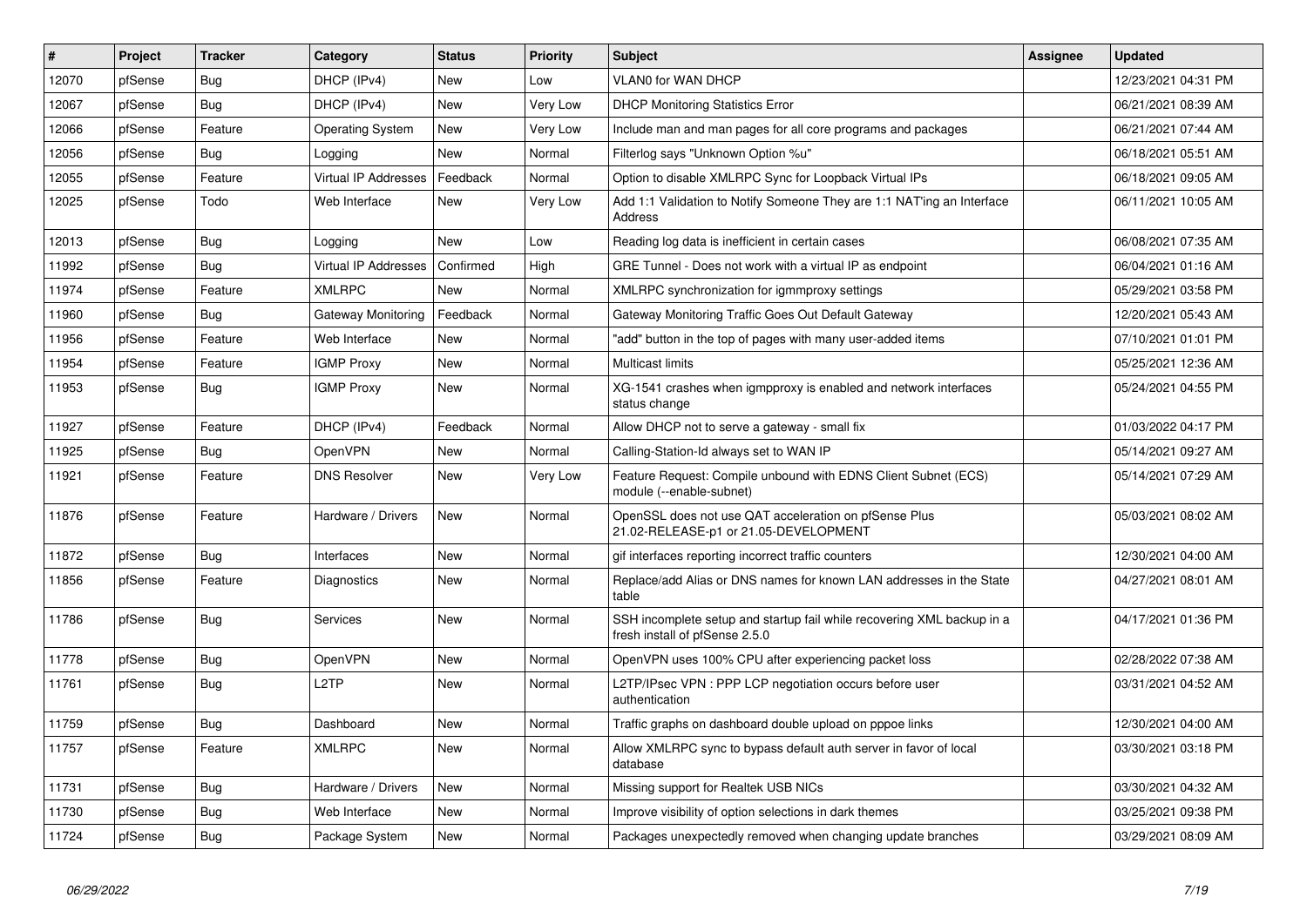| #     | Project | <b>Tracker</b> | Category                | <b>Status</b>                 | Priority | <b>Subject</b>                                                                                                                                                                                  | <b>Assignee</b> | <b>Updated</b>      |
|-------|---------|----------------|-------------------------|-------------------------------|----------|-------------------------------------------------------------------------------------------------------------------------------------------------------------------------------------------------|-----------------|---------------------|
| 11717 | pfSense | <b>Bug</b>     | Rules / NAT             | <b>New</b>                    | Normal   | Incorrect port forwarding rules if Destination port alias is not equal to<br>Redirect target port alias                                                                                         |                 | 03/22/2021 06:06 AM |
| 11715 | pfSense | Bug            | OpenVPN                 | <b>New</b>                    | Normal   | OpenVPN MTU                                                                                                                                                                                     |                 | 03/22/2021 01:35 AM |
| 11666 | pfSense | <b>Bug</b>     | Logging                 | <b>New</b>                    | Normal   | GUI Firewall log search not parsing filter.log beyond hard coded limit                                                                                                                          |                 | 03/12/2021 11:38 AM |
| 11657 | pfSense | Bug            | Interfaces              | <b>New</b>                    | Normal   | netmap ring reinit error                                                                                                                                                                        |                 | 03/18/2021 10:32 PM |
| 11641 | pfSense | <b>Bug</b>     | Interfaces              | <b>New</b>                    | Normal   | On xn based interfaces without the VLANMTU flag the first VLAN tag<br>defined does not follow the parent interface MTU settings. All subsequent<br>VLAN tags follow the parent interface's MTU. |                 | 03/09/2021 06:42 PM |
| 11625 | pfSense | Feature        | OpenVPN                 | <b>New</b>                    | Normal   | Cisco-AVPair aliases support                                                                                                                                                                    |                 | 03/05/2021 12:35 AM |
| 11619 | pfSense | Bug            | Upgrade                 | <b>New</b>                    | Normal   | Unable to upgrade 2.4.4-p3 to 2.5/21.02-p1                                                                                                                                                      |                 | 08/15/2021 10:00 AM |
| 11604 | pfSense | Feature        | WireGuard               | <b>New</b>                    | Normal   | WireGuard Dynamic Listen Port Randomization                                                                                                                                                     |                 | 03/19/2021 10:59 AM |
| 11589 | pfSense | Feature        | Traffic Graphs          | <b>Pull Request</b><br>Review | Low      | Fix iftop experimental traffic fetcher, unify and improve output style                                                                                                                          |                 | 03/03/2021 03:30 PM |
| 11588 | pfSense | Feature        | WireGuard               | <b>New</b>                    | Low      | Automatically suggest next IP address in Wireguard interface subnet<br>when creating a peer                                                                                                     |                 | 12/22/2021 03:35 AM |
| 11566 | pfSense | Bug            | Web Interface           | <b>New</b>                    | Low      | Firewall Maximum Table Entries "default size" is whatever is entered                                                                                                                            |                 | 02/27/2021 10:01 AM |
| 11556 | pfSense | Bug            | Rules / NAT             | <b>New</b>                    | Normal   | Kill all states associated with a NAT address                                                                                                                                                   |                 | 03/19/2021 10:29 AM |
| 11548 | pfSense | Bug            | Rules / NAT             | <b>New</b>                    | Normal   | "rule expands to no valid combination" error from port forward automatic<br>rule mixing IPv4 and IPv6 elements                                                                                  |                 | 02/27/2021 03:18 PM |
| 11541 | pfSense | <b>Bug</b>     | OpenVPN                 | <b>New</b>                    | Normal   | OpenVPN status does not work properly when set to TCP and Concurrent<br>Connections $= 1$                                                                                                       |                 | 03/02/2021 02:27 PM |
| 11508 | pfSense | Todo           | Web Interface           | <b>Pull Request</b><br>Review | Low      | Update SimplePie to to v1.5.6                                                                                                                                                                   |                 | 02/23/2021 07:23 AM |
| 11503 | pfSense | Bug            | <b>OpenVPN</b>          | <b>New</b>                    | Normal   | Using multiple authentication backends on an OpenVPN server fails                                                                                                                               |                 | 02/23/2021 12:23 PM |
| 11473 | pfSense | <b>Bug</b>     | Web Interface           | <b>New</b>                    | Normal   | System Activity shows invalid data on SG-3100                                                                                                                                                   |                 | 02/19/2021 08:12 PM |
| 11440 | pfSense | Feature        | Web Interface           | <b>New</b>                    | Low      | Expand collapsed sections by clicking anywhere on header                                                                                                                                        |                 | 10/28/2021 01:35 PM |
| 11438 | pfSense | Feature        | Hardware / Drivers      | <b>New</b>                    | Low      | Allow multiple cryptographic accelerator modules to be loaded at the<br>same time                                                                                                               |                 | 02/18/2021 12:40 PM |
| 11430 | pfSense | Bug            | Interfaces              | <b>New</b>                    | Normal   | PHP console spam after Assigning Interfaces                                                                                                                                                     |                 | 10/09/2021 10:37 AM |
| 11429 | pfSense | <b>Bug</b>     | Web Interface           | <b>New</b>                    | Normal   | System Log / Settings form activates "Reset Log Files" button on enter                                                                                                                          |                 | 10/28/2021 01:35 PM |
| 11418 | pfSense | Bug            | <b>IPsec</b>            | New                           | Very Low | 'NAT-T: Force' is broken for IPv6 IPsec                                                                                                                                                         |                 | 02/16/2021 08:25 AM |
| 11412 | pfSense | Bug            | Interfaces              | <b>New</b>                    | Normal   | LLDPD Package Doesn't Work with Switchports                                                                                                                                                     |                 | 02/12/2021 08:12 PM |
| 11379 | pfSense | Feature        | <b>Captive Portal</b>   | New                           | Normal   | <b>Template Roll Printer</b>                                                                                                                                                                    |                 | 02/07/2021 05:26 AM |
| 11369 | pfSense | Feature        | <b>Operating System</b> | New                           | Low      | add Enabling IPv6 Source Address Validation support                                                                                                                                             |                 | 02/04/2021 10:03 AM |
| 11363 | pfSense | <b>Bug</b>     | Installer               | <b>New</b>                    | Normal   | Clean Install 2.5.0 fails due to hardware incompability                                                                                                                                         |                 | 02/04/2021 11:06 AM |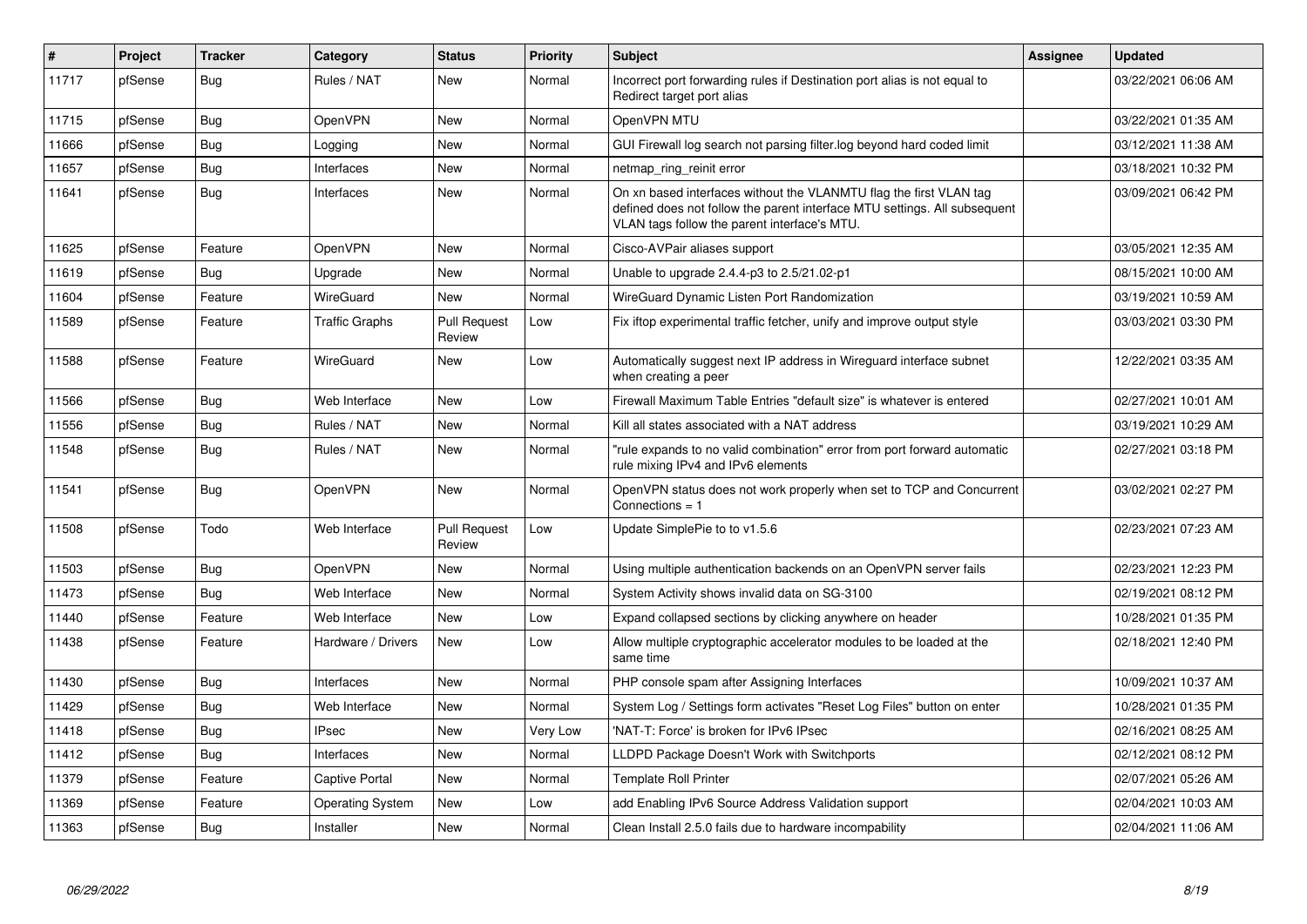| #     | Project | <b>Tracker</b> | Category                            | <b>Status</b> | Priority | <b>Subject</b>                                                                                                                   | <b>Assignee</b> | <b>Updated</b>      |
|-------|---------|----------------|-------------------------------------|---------------|----------|----------------------------------------------------------------------------------------------------------------------------------|-----------------|---------------------|
| 11335 | pfSense | Bug            | Interfaces                          | New           | Normal   | Spoofing the MAC on a LAGG interface does not work for some NIC<br>types.                                                        |                 | 01/29/2021 09:10 AM |
| 11324 | pfSense | Feature        | Logging                             | New           | Normal   | Separate syslog "Remote log servers" Parameters                                                                                  |                 | 01/27/2021 10:47 AM |
| 11302 | pfSense | Feature        | WireGuard                           | <b>New</b>    | Normal   | WireGuard XMLRPC sync                                                                                                            |                 | 03/19/2021 10:59 AM |
| 11280 | pfSense | Todo           | WireGuard                           | New           | Normal   | Add WireGuard to ALTQ list                                                                                                       |                 | 04/27/2021 12:32 PM |
| 11270 | pfSense | Feature        | VPN (Multiple<br>Types)             | New           | Low      | Consider integrating Nebula mesh VPN                                                                                             |                 | 01/20/2021 03:34 PM |
| 11268 | pfSense | Bug            | Web Interface                       | <b>New</b>    | Normal   | Cookie named 'id' prevents Edit form fields being set properly                                                                   |                 | 09/03/2021 06:16 AM |
| 11262 | pfSense | Feature        | Rules / NAT                         | New           | Normal   | Time Based Rules - selects all days in the current month                                                                         |                 | 04/27/2021 12:32 PM |
| 11257 | pfSense | Feature        | Upgrade                             | New           | Normal   | Installed Packages: Update all button                                                                                            |                 | 01/18/2021 10:45 AM |
| 11243 | pfSense | Feature        | Interfaces                          | New           | Normal   | individual pfctl snort2c tables per interface only blocking IPs for specific<br>interface when a rule triggers in snort/suricata |                 | 01/14/2021 03:02 PM |
| 11232 | pfSense | Bug            | <b>Operating System</b>             | <b>New</b>    | Normal   | Fix pfSense_fsync                                                                                                                |                 | 01/08/2021 08:53 AM |
| 11213 | pfSense | Feature        | Gateways                            | New           | Low      | Option to mark gateway as down directly from Table                                                                               |                 | 01/03/2021 07:09 AM |
| 11203 | pfSense | Bug            | Certificates                        | New           | Normal   | certificate manager very slow                                                                                                    |                 | 12/31/2020 11:57 AM |
| 11192 | pfSense | <b>Bug</b>     | <b>Traffic Shaper</b><br>(Limiters) | Feedback      | Normal   | Using Limiters causes out of order packets within one TCP or UDP flow                                                            |                 | 01/06/2021 12:09 AM |
| 11189 | pfSense | Feature        | <b>Captive Portal</b>               | <b>New</b>    | Normal   | Captive Portal - Tarpit option                                                                                                   |                 | 12/23/2020 06:44 PM |
| 11184 | pfSense | <b>Bug</b>     | FreeBSD                             | New           | Normal   | PF: State policy cannot be configurable                                                                                          |                 | 02/09/2021 02:43 AM |
| 11177 | pfSense | Bug            | Dynamic DNS                         | New           | Normal   | DDNSv6 not using Check IP Services                                                                                               |                 | 12/21/2020 05:02 AM |
| 11174 | pfSense | Bug            | <b>Traffic Shaper</b><br>(ALTQ)     | Feedback      | Normal   | Incorrect traffic shaping on pppoe interface                                                                                     |                 | 12/21/2020 11:21 PM |
| 11169 | pfSense | Feature        | Interfaces                          | <b>New</b>    | Very Low | Changing interface index order                                                                                                   |                 | 12/17/2020 05:44 AM |
| 11149 | pfSense | Bug            | <b>DHCP Relay</b>                   | New           | Normal   | DHCP relay won't start with DHCP server behind gateway                                                                           |                 | 03/22/2021 05:13 AM |
| 11147 | pfSense | Bug            | Dynamic DNS                         | New           | Normal   | Domeneshop DynDNS IPv4 and IPv6                                                                                                  |                 | 12/09/2020 11:47 PM |
| 11139 | pfSense | Documentation  | Interfaces                          | <b>New</b>    | Normal   | <b>Bridges and VLANs</b>                                                                                                         |                 | 12/07/2020 12:32 PM |
| 11110 | pfSense | Bug            | Backup / Restore                    | New           | Normal   | Backup file should be checked before restoring a specific area                                                                   |                 | 12/05/2020 02:50 PM |
| 11093 | pfSense | <b>Bug</b>     | <b>Wireless</b>                     | New           | Low      | ral(4) driver non-functional in arm64                                                                                            |                 | 11/21/2020 10:45 AM |
| 11084 | pfSense | Feature        | <b>Dynamic DNS</b>                  | <b>New</b>    | Normal   | Dynamic DNS include option to specify virtual IP addresses                                                                       |                 | 11/19/2020 01:26 PM |
| 11056 | ptSense | Feature        | Interfaces                          | New           | Normal   | Add option to disable flow-control on interfaces in GUI                                                                          |                 | 11/11/2020 04:41 PM |
| 11004 | pfSense | Feature        | DHCP (IPv4)                         | New           | Low      | DHCP reservations with no IP address show entries in DHCP leases                                                                 |                 | 10/26/2020 07:22 AM |
| 10995 | pfSense | Feature        | <b>Operating System</b>             | New           | Low      | Remove VMware MSI-X from the PCI blacklist.                                                                                      |                 | 10/20/2020 11:40 AM |
| 10980 | pfSense | <b>Bug</b>     | <b>Operating System</b>             | New           | Normal   | rc.local is executed at login by rc.initial, and not at boot time.                                                               |                 | 10/19/2020 09:39 AM |
| 10962 | pfSense | Feature        | Dynamic DNS                         | New           | Normal   | Add Cpanel support for Dynamic DNS Clients                                                                                       |                 | 12/28/2020 01:56 PM |
| 10959 | pfSense | Bug            | <b>Traffic Graphs</b>               | Feedback      | Low      | Traffic graph stopped on interface used via netmap                                                                               |                 | 02/22/2021 02:57 AM |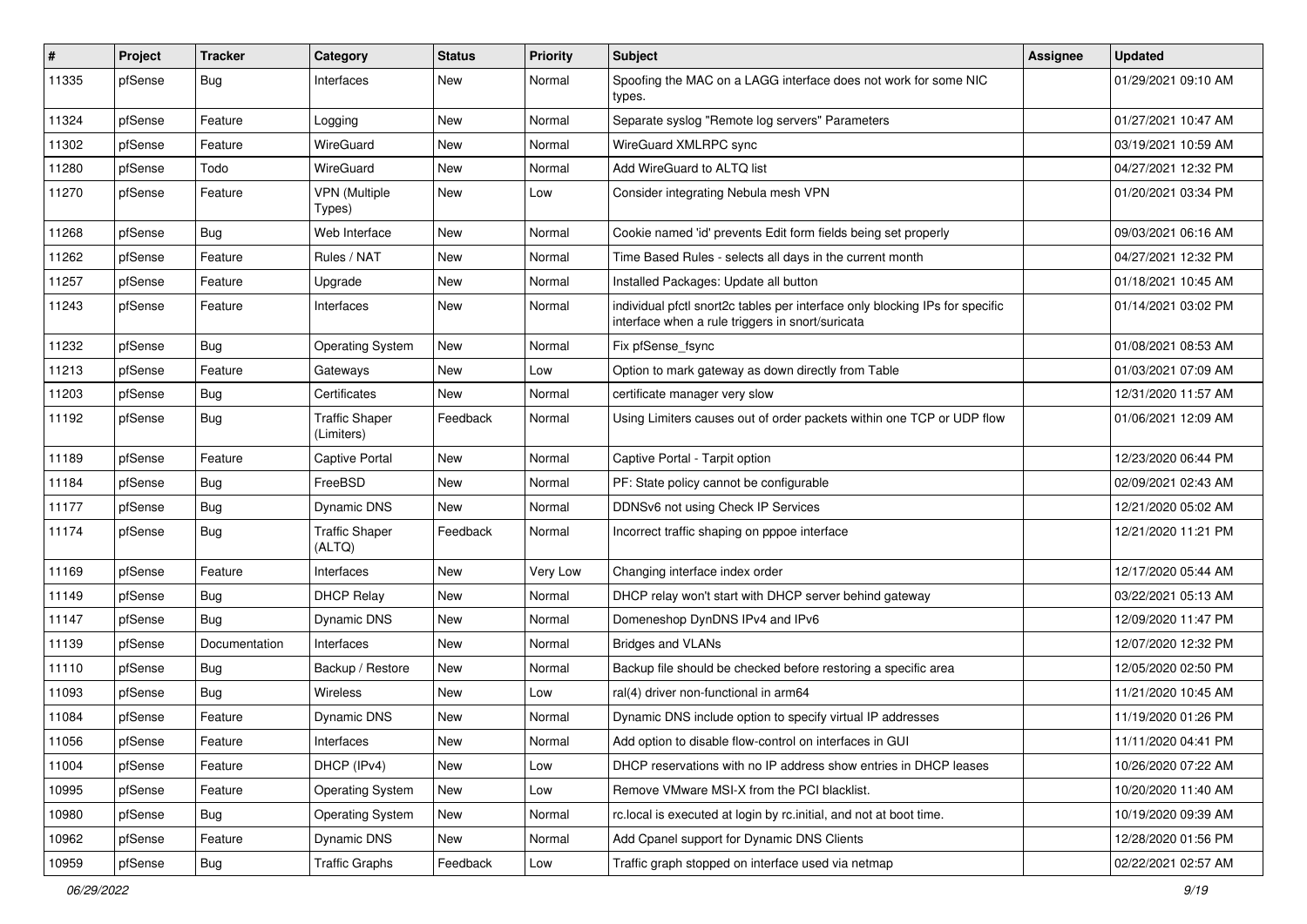| #     | Project | <b>Tracker</b> | Category                        | <b>Status</b> | Priority | <b>Subject</b>                                                                                    | <b>Assignee</b> | <b>Updated</b>      |
|-------|---------|----------------|---------------------------------|---------------|----------|---------------------------------------------------------------------------------------------------|-----------------|---------------------|
| 10952 | pfSense | Bug            | Rules / NAT                     | New           | Low      | Inconsistency in Subnet Defaults Between Firewall Rules and Interface<br>Address Assignments      |                 | 10/09/2020 12:50 PM |
| 10918 | pfSense | Feature        | Aliases / Tables                | New           | Low      | IP Aliases de-duplication                                                                         |                 | 12/13/2020 11:37 PM |
| 10890 | pfSense | Feature        | Interfaces                      | <b>New</b>    | Normal   | Allow multiple assigned interfaces to track status of a single switch port                        |                 | 09/14/2020 07:20 AM |
| 10843 | pfSense | Feature        | Authentication                  | New           | Normal   | Allow user manager settings to specify multiple authentication servers                            |                 | 01/13/2022 07:22 AM |
| 10839 | pfSense | Feature        | <b>Traffic Shaper</b><br>(ALTQ) | New           | Normal   | Add popular messengers to the Traffic Shaper Wizard                                               |                 | 08/18/2020 10:07 AM |
| 10833 | pfSense | Bug            | Configuration<br>Backend        | New           | Normal   | unbound exits on configuration error when link status flaps on LAN<br>interface                   |                 | 08/13/2020 11:53 PM |
| 10822 | pfSense | Bug            | DHCP (IPv6)                     | New           | Normal   | Deprecated IPv6 prefix won't be announced as deprecated to clients                                |                 | 08/10/2020 09:23 AM |
| 10805 | pfSense | Feature        | Hardware / Drivers              | New           | Normal   | Intel QAT (QuickAssist) encryption support for PfSense                                            |                 | 07/31/2020 03:13 PM |
| 10802 | pfSense | Feature        | DHCP (IPv4)                     | New           | Very Low | Seperator for DHCP Static Mapped leases                                                           |                 | 07/31/2020 10:30 AM |
| 10765 | pfSense | Bug            | Authentication                  | New           | Normal   | Ampersands in Idap extended query are escaped twice                                               |                 | 09/02/2020 07:55 AM |
| 10732 | pfSense | Feature        | <b>High Availability</b>        | New           | Very Low | Warning banner for secondary HA node                                                              |                 | 12/23/2021 03:34 AM |
| 10731 | pfSense | Feature        | <b>XMLRPC</b>                   | New           | Very Low | XML-sync primary/secondary config flag                                                            |                 | 07/06/2020 03:52 PM |
| 10729 | pfSense | Bug            | Package System                  | New           | Normal   | Certificate verification failed for pkg.freebsd.org                                               |                 | 07/05/2020 01:12 AM |
| 10726 | pfSense | Bug            | Rules / NAT                     | New           | Normal   | Sticky-connections option is bugged - sticky-address cannot be redefined                          |                 | 11/12/2020 10:12 AM |
| 10718 | pfSense | Feature        | <b>Notifications</b>            | New           | Normal   | Email notifications - add new field to enter a from: name                                         |                 | 07/01/2020 09:08 AM |
| 10715 | pfSense | <b>Bug</b>     | <b>DHCP Relay</b>               | New           | Normal   | DHCPv6 relay always uses the "first" IPv6 address of an interface                                 |                 | 06/29/2020 05:01 AM |
| 10714 | pfSense | <b>Bug</b>     | DHCP (IPv6)                     | New           | Normal   | radyd only gives out the prefix of the "first" IPv6 address of an interface                       |                 | 10/06/2020 01:03 PM |
| 10712 | pfSense | <b>Bug</b>     | Rules / NAT                     | New           | Normal   | "default allow LAN IPv6 to any" rule does not work right after boot when<br>using IPv6 PD         |                 | 06/30/2020 12:17 AM |
| 10701 | pfSense | <b>Bug</b>     | Web Interface                   | New           | Very Low | Firewall Log too wide with Rule Description Column                                                |                 | 06/25/2020 07:36 AM |
| 10690 | pfSense | <b>Bug</b>     | Installer                       | New           | Low      | Not possible to make UFS install on ZFS formatted drive                                           |                 | 04/21/2022 12:39 PM |
| 10671 | pfSense | <b>Bug</b>     | <b>Operating System</b>         | New           | Normal   | pfsense 2.4.5 1 does not boot on Gen2 2012R2 HyperV VM                                            |                 | 05/09/2021 06:39 AM |
| 10651 | pfSense | Feature        | OpenVPN                         | New           | Normal   | Remove/replace deprecated OpenVPN options                                                         |                 | 06/10/2020 11:32 AM |
| 10645 | pfSense | Feature        | Package System                  | New           | Very Low | Choosing active repo after restoring config but before starting pkgs<br>auto-installing           |                 | 09/22/2020 01:04 PM |
| 10624 | pfSense | <b>Bug</b>     | <b>DNS Resolver</b>             | New           | Normal   | Unbound configuration memory leak with python module + register DHCP<br>leases active             |                 | 02/26/2021 10:27 AM |
| 10621 | pfSense | Feature        | Hardware / Drivers              | Feedback      | Normal   | Update system.inc/system_identify_specific_platform() update to<br>accommodate AWS, Azure and GCP |                 | 06/02/2020 03:16 PM |
| 10584 | pfSense | Bug            | Hardware / Drivers              | New           | Normal   | SG-3100 with M.2: shutdown instead of reboot                                                      |                 | 07/21/2020 03:08 AM |
| 10581 | pfSense | Feature        | Logging                         | New           | Normal   | Provide ability to disable nginx access logging to remote syslog server                           |                 | 05/21/2020 08:36 PM |
| 10577 | pfSense | <b>Bug</b>     | Hardware / Drivers              | Feedback      | Normal   | intel x553 (c3000 chipset) loading x520 driver                                                    |                 | 05/28/2020 03:59 AM |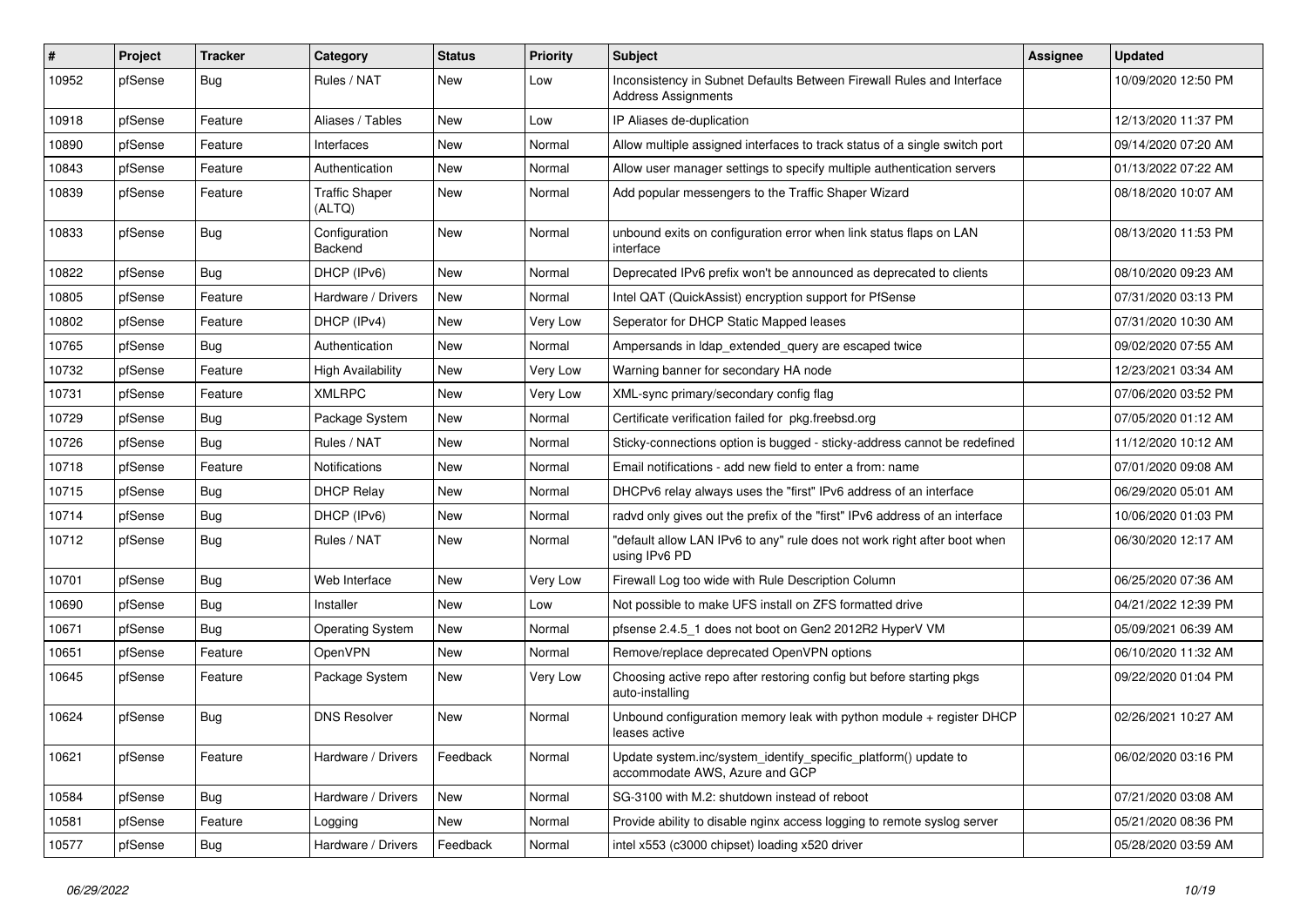| ∦     | Project | <b>Tracker</b> | Category                     | <b>Status</b> | <b>Priority</b> | <b>Subject</b>                                                                                                    | Assignee | <b>Updated</b>      |
|-------|---------|----------------|------------------------------|---------------|-----------------|-------------------------------------------------------------------------------------------------------------------|----------|---------------------|
| 10544 | pfSense | Bug            | User Manager /<br>Privileges | New           | Normal          | It's not possible to add a user to group operator using the gui                                                   |          | 04/21/2022 12:39 PM |
| 10530 | pfSense | Bug            | Upgrade                      | <b>New</b>    | Normal          | Convert config version to be based on product version                                                             |          | 04/21/2022 12:39 PM |
| 10514 | pfSense | Feature        | Web Interface                | <b>New</b>    | Normal          | Add to every page an unparsed Notes field for administrative reference                                            |          | 04/30/2020 06:32 PM |
| 10513 | pfSense | <b>Bug</b>     | Rules / NAT                  | <b>New</b>    | Normal          | State issues with policy routing and HA failover                                                                  |          | 04/21/2022 12:39 PM |
| 10493 | pfSense | <b>Bug</b>     | <b>IPsec</b>                 | New           | Normal          | filter_get_vpns_list() issues                                                                                     |          | 05/06/2020 01:07 AM |
| 10468 | pfSense | Feature        | Web Interface                | <b>New</b>    | Normal          | Allow to download log files from WebGUI                                                                           |          | 04/17/2020 06:17 AM |
| 10467 | pfSense | Feature        | <b>Notifications</b>         | New           | Very Low        | Email alert functionality for system health                                                                       |          | 05/21/2020 06:02 AM |
| 10464 | pfSense | Todo           | Upgrade                      | <b>New</b>    | Low             | Disallow package updates when a system update is available                                                        |          | 04/21/2022 12:39 PM |
| 10446 | pfSense | Feature        | Rules / NAT                  | <b>New</b>    | Very Low        | VIP address is not shown in firewall rules                                                                        |          | 06/09/2022 02:07 PM |
| 10404 | pfSense | Feature        | <b>NTPD</b>                  | <b>New</b>    | Normal          | Consider using chrony for NTP services                                                                            |          | 11/23/2021 06:59 PM |
| 10401 | pfSense | Feature        | Dashboard                    | New           | Normal          | Request: ability to sort/separate stopped/running Service(s) on<br>Dashboard -> Services Status widget            |          | 03/31/2020 04:48 PM |
| 10395 | pfSense | Feature        | Dashboard                    | New           | Low             | Add Dashboard System Information support for more PC Engines APU<br>boards                                        |          | 02/17/2022 01:02 AM |
| 10352 | pfSense | Bug            | Authentication               | New           | Very Low        | RADIUS authentication fails with MSCHAPv1 or MSCHAPv2 when<br>passwords contain international characters          |          | 06/20/2022 04:04 PM |
| 10345 | pfSense | Feature        | DHCP (IPv4)                  | <b>New</b>    | Normal          | DHCP lease distinction between online and offline                                                                 |          | 03/16/2020 07:56 AM |
| 10342 | pfSense | Bug            | <b>DNS Resolver</b>          | <b>New</b>    | Normal          | Unbound domain overrides stop resolving periodically. They only resume<br>after the service has been restarted.   |          | 03/13/2020 10:35 AM |
| 10325 | pfSense | <b>Bug</b>     | <b>Notifications</b>         | <b>New</b>    | Normal          | System/Advanced/Notifications/E-Mail - SMTP Notification E-Mail auth<br>password Unexpected Bahaviour             |          | 10/30/2020 08:17 AM |
| 10312 | pfSense | Feature        | Rules / NAT                  | <b>New</b>    | Low             | Reordering of NAT rules without dragging                                                                          |          | 03/03/2020 07:28 AM |
| 10311 | pfSense | <b>Bug</b>     | <b>OpenVPN</b>               | New           | Normal          | Too low net.link.ifqmaxlen causes packet drop under load when using<br>OpenVPN inside bridge interface under load |          | 08/10/2021 03:10 AM |
| 10310 | pfSense | <b>Bug</b>     | Upgrade                      | <b>New</b>    | Normal          | Systems with low RAM and several packages may temporarily fail to load<br>large tables after an upgrade           |          | 03/03/2020 07:55 AM |
| 10290 | pfSense | Feature        | Aliases / Tables             | <b>New</b>    | Very Low        | Firewall Aliases Add button on top of list                                                                        |          | 07/10/2021 01:03 PM |
| 10280 | pfSense | Feature        | Dashboard                    | <b>New</b>    | Low             | <b>DHCP Leases widget</b>                                                                                         |          | 11/07/2020 09:18 PM |
| 10277 | pfSense | Bug            | Web Interface                | <b>New</b>    | Normal          | Sorting the log entries does not use year value                                                                   |          | 02/24/2020 07:46 AM |
| 10271 | pfSense | Bug            | Web Interface                | New           | Normal          | Large number of VLAN/LANs make "Interfaces" menu hard to access                                                   |          | 02/20/2020 04:46 AM |
| 10258 | pfSense | Feature        | Certificates                 | New           | Very Low        | allow to sign CA                                                                                                  |          | 02/20/2020 04:20 AM |
| 10250 | pfSense | Feature        | DHCP (IPv4)                  | New           | Very Low        | DHCP lease view by interface                                                                                      |          | 02/11/2020 07:47 AM |
| 10238 | pfSense | Feature        | <b>Operating System</b>      | New           | Very Low        | Periodic Scrub of ZFS filesystem                                                                                  |          | 12/31/2020 03:02 PM |
| 10237 | pfSense | Feature        | Upgrade                      | New           | Normal          | Take ZFS snapshot on Upgrade                                                                                      |          | 04/07/2020 03:58 PM |
| 10223 | pfSense | Feature        | Interfaces                   | New           | Normal          | Add the ability to create additional loopback interfaces                                                          |          | 12/15/2020 04:35 PM |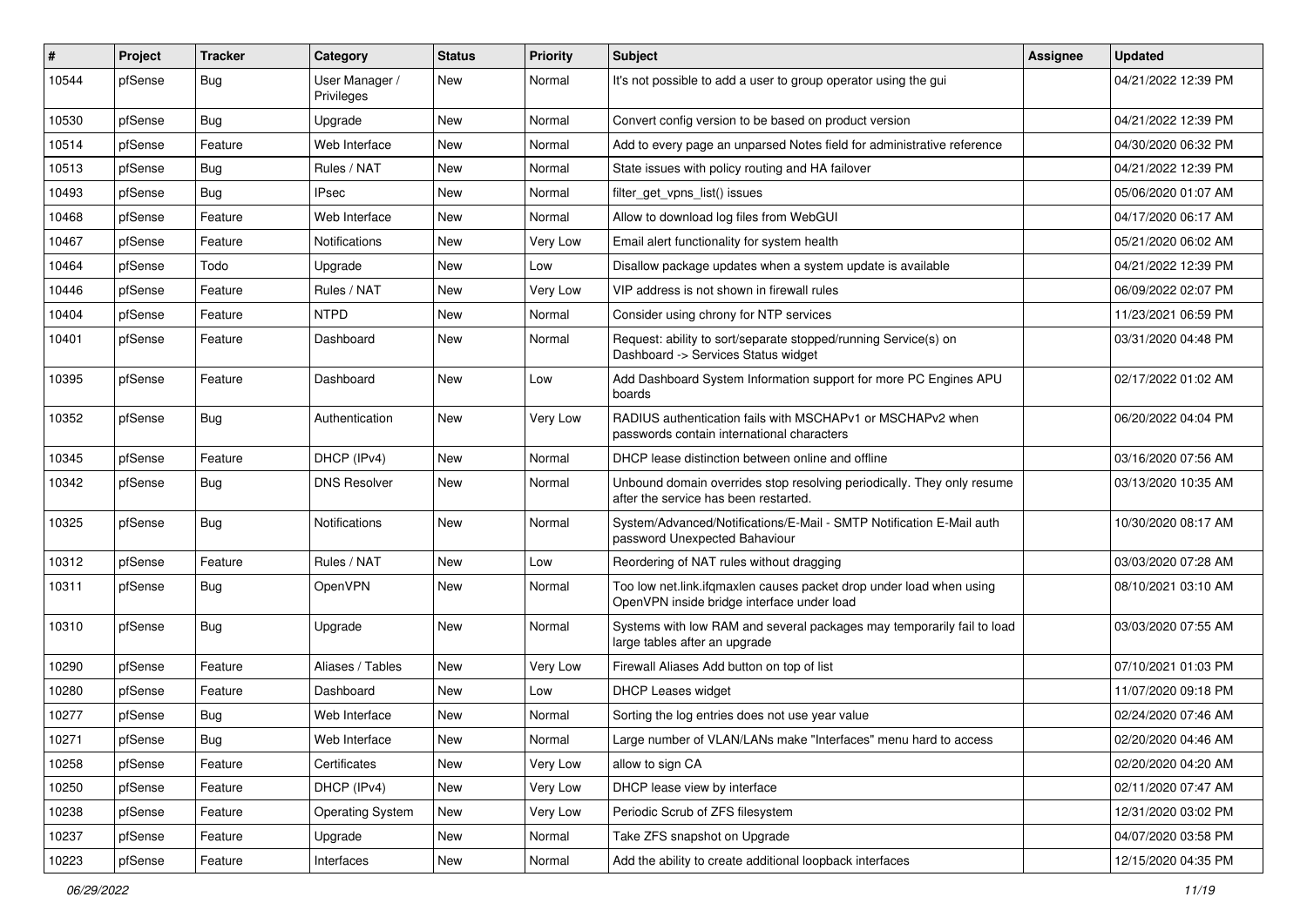| #     | Project | <b>Tracker</b> | Category                | <b>Status</b> | <b>Priority</b> | Subject                                                                                                          | Assignee | <b>Updated</b>      |
|-------|---------|----------------|-------------------------|---------------|-----------------|------------------------------------------------------------------------------------------------------------------|----------|---------------------|
| 10204 | pfSense | Feature        | Interfaces              | New           | Low             | Possible clarification of Track IPv6 Interface Subnet ID                                                         |          | 01/23/2020 01:04 PM |
| 10150 | pfSense | Bug            | <b>IGMP Proxy</b>       | <b>New</b>    | Normal          | IGMP Proxy does not scale to hundreds of streams                                                                 |          | 01/03/2020 02:56 AM |
| 10144 | pfSense | Feature        | Web Interface           | New           | Low             | Default Sort Order, DHCP Leases                                                                                  |          | 12/31/2019 06:47 PM |
| 10143 | pfSense | Bug            | <b>DNS Resolver</b>     | <b>New</b>    | Normal          | System hostname DNS entry is assigned to the wrong IP on multi-wan<br>setups                                     |          | 12/31/2019 02:33 PM |
| 10137 | pfSense | Feature        | Package System          | New           | Normal          | net-mgmt/arpwatch: Update to 3.0                                                                                 |          | 12/30/2019 05:16 PM |
| 10000 | pfSense | Bug            | Dynamic DNS             | New           | Normal          | Azure Dynamic DNS A and AAAA Records for Apex Zone                                                               |          | 03/31/2020 09:03 AM |
| 9942  | pfSense | Feature        | <b>Operating System</b> | New           | Normal          | Give pfSense the possibility to change the keyboard Layout for console<br>users                                  |          | 01/22/2021 02:33 AM |
| 9937  | pfSense | Feature        | Authentication          | <b>New</b>    | Normal          | OpenVPN Login User Privilege                                                                                     |          | 11/29/2019 08:46 AM |
| 9887  | pfSense | Bug            | Rules / NAT             | New           | Low             | Rule separator positions change when deleting multiple rules                                                     |          | 06/28/2022 12:01 PM |
| 9876  | pfSense | Feature        | <b>Operating System</b> | New           | Normal          | PFsense on KVM: Web interface hint to disable "Hardware Checksum<br>Offloading'                                  |          | 07/03/2020 07:11 AM |
| 9857  | pfSense | Feature        | <b>IPsec</b>            | <b>New</b>    | Normal          | IPsec Down/Up SMTP Notifications                                                                                 |          | 08/31/2021 08:07 AM |
| 9838  | pfSense | Feature        | OpenVPN                 | <b>New</b>    | Normal          | PKCS11 support                                                                                                   |          | 10/20/2019 02:12 PM |
| 9837  | pfSense | Bug            | Interfaces              | <b>New</b>    | <b>Very Low</b> | ipv6 is not completely disabled on the interfaces                                                                |          | 10/24/2019 01:16 AM |
| 9805  | pfSense | Bug            | Dynamic DNS             | New           | Normal          | dynDNS cloudflare multiple entries                                                                               |          | 10/02/2019 04:51 PM |
| 9800  | pfSense | Feature        | Hardware / Drivers      | <b>New</b>    | Normal          | Add toggle for net.isr.dispatch=deferred in GUI                                                                  |          | 09/29/2019 06:18 AM |
| 9775  | pfSense | Feature        | Backup / Restore        | New           | Normal          | AutoConfigBackup - Rolling per day/hour cap on changes, retention<br>policy                                      |          | 09/20/2019 09:19 AM |
| 9755  | pfSense | Bug            | Package System          | New           | Very Low        | package description wrong link<br>https://www.freshports.org/security/openvpn-client-export                      |          | 09/13/2019 07:22 AM |
| 9737  | pfSense | Bug            | <b>Traffic Graphs</b>   | <b>New</b>    | Normal          | traffic-graphs.js shows incorrect units inside the chart                                                         |          | 09/09/2019 06:35 AM |
| 9732  | pfSense | Feature        | DHCP (IPv4)             | <b>New</b>    | Normal          | System UTC time offset in DHCP Option 2                                                                          |          | 09/06/2019 08:39 PM |
| 9718  | pfSense | Feature        | Diagnostics             | New           | Low             | Make diag_states_summary table sortable                                                                          |          | 10/06/2020 09:12 AM |
| 9717  | pfSense | Feature        | Web Interface           | <b>New</b>    | Low             | Search box for pfsense?                                                                                          |          | 07/05/2020 02:14 PM |
| 9698  | pfSense | Bug            | <b>RRD Graphs</b>       | New           | Normal          | Monitoring graphs do not retain state after auto-refresh                                                         |          | 08/26/2019 02:09 AM |
| 9690  | pfSense | Bug            | Interfaces              | New           | Normal          | Ethernet flow control should be disabled by default                                                              |          | 08/19/2019 06:45 PM |
| 9680  | pfSense | Feature        | <b>DHCP Relay</b>       | New           | Normal          | Seperate DHCP Server and relay per interface                                                                     |          | 02/27/2020 10:47 AM |
| 9677  | pfSense | Bug            | Dashboard               | New           | Normal          | Dashboard hangs when widget needs data from a remote host which is<br>down                                       |          | 08/13/2019 09:15 AM |
| 9664  | pfSense | Bug            | Dynamic DNS             | New           | Normal          | DynDNS and Dual-wan problem with CloudFlare (works with No-Ip)                                                   |          | 08/03/2019 10:00 AM |
| 9654  | pfSense | <b>Bug</b>     | <b>DNS Resolver</b>     | New           | Normal          | After reboot, the DNS resolver must be restarted before it will advertise<br>the ipv6 DNS address of the router. |          | 11/20/2020 03:12 AM |
| 9650  | pfSense | Bug            | Gateways                | New           | Normal          | IPv6 connection drops (ir-)regular on Kabelvodafone (German cable<br>ISP)                                        |          | 07/27/2019 07:14 AM |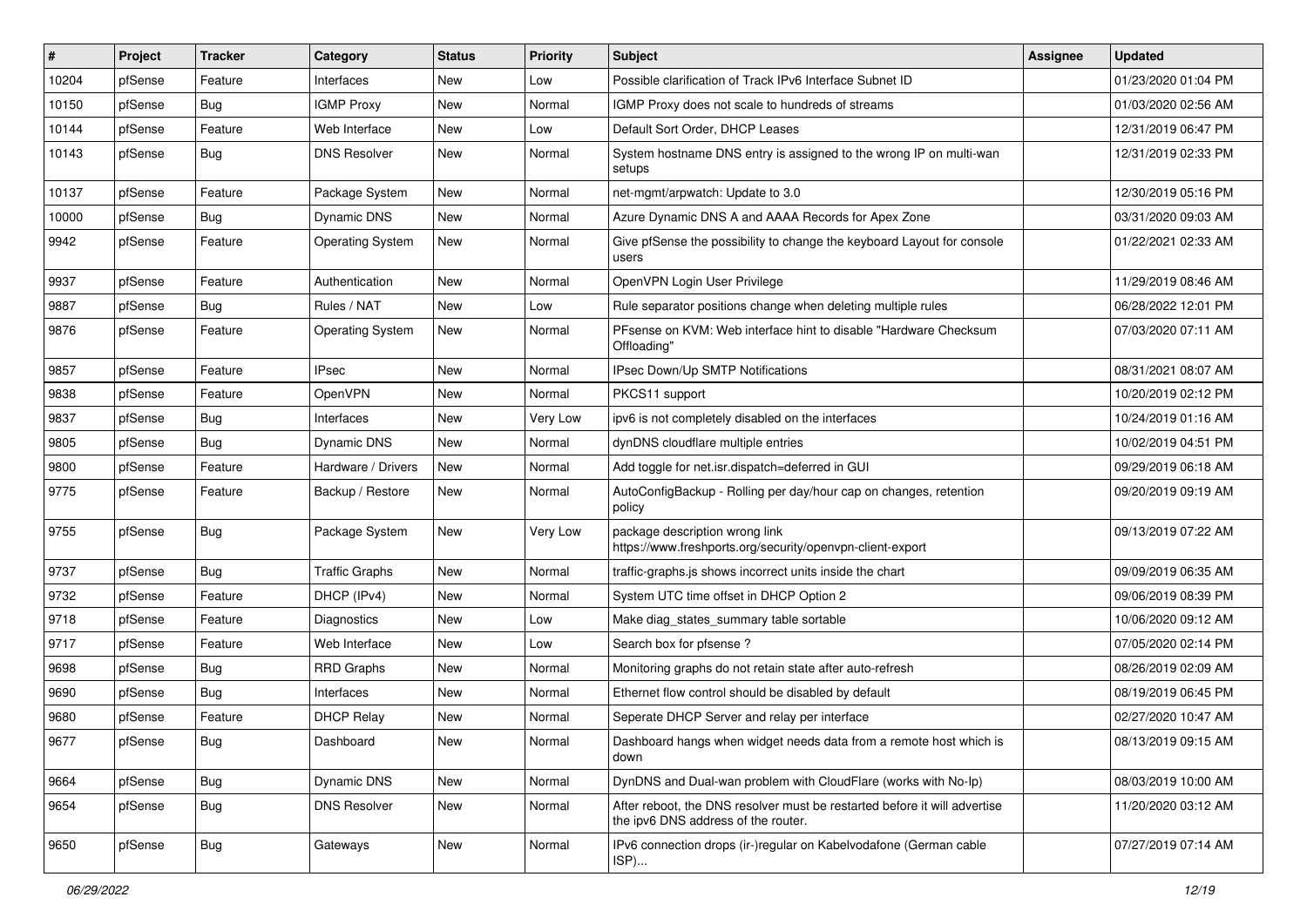| #    | Project | <b>Tracker</b> | Category                     | <b>Status</b> | <b>Priority</b> | <b>Subject</b>                                                                                                       | <b>Assignee</b> | <b>Updated</b>      |
|------|---------|----------------|------------------------------|---------------|-----------------|----------------------------------------------------------------------------------------------------------------------|-----------------|---------------------|
| 9633 | pfSense | Feature        | PPPoE Server                 | New           | Normal          | PPPoE/L2TP Server Status Page                                                                                        |                 | 10/09/2021 12:05 PM |
| 9627 | pfSense | Feature        | Captive Portal               | <b>New</b>    | Normal          | Captive Portal only shows authenticated users                                                                        |                 | 08/14/2019 02:48 PM |
| 9626 | pfSense | <b>Bug</b>     | Web Interface                | New           | Normal          | When deny write permission is assigned to a user, there is no error<br>feedback if the user tries to write something |                 | 06/25/2022 05:41 PM |
| 9621 | pfSense | Feature        | User Manager /<br>Privileges | New           | Normal          | More convenient deletion of single user privileges                                                                   |                 | 07/09/2019 03:09 AM |
| 9617 | pfSense | Feature        | PPP Interfaces               | New           | Normal          | PPPoE Static IP Configuration in GUI                                                                                 |                 | 10/15/2021 08:52 PM |
| 9591 | pfSense | Feature        | Rules / NAT                  | <b>New</b>    | Normal          | Add under firewall rules a search box                                                                                |                 | 08/14/2019 02:39 PM |
| 9585 | pfSense | Bug            | Interfaces                   | New           | Normal          | 6RD: Unable to reach hosts on within same 6rd-domain                                                                 |                 | 08/14/2019 02:39 PM |
| 9575 | pfSense | Feature        | DHCP (IPv6)                  | <b>New</b>    | Very Low        | RFC 7078 - Distributing Address Selection Policy Using DHCPv6                                                        |                 | 08/14/2019 02:39 PM |
| 9574 | pfSense | Feature        | Package System               | New           | Normal          | Show changelog at package upgrade                                                                                    |                 | 06/02/2019 04:35 AM |
| 9566 | pfSense | Bug            | <b>Traffic Graphs</b>        | New           | Normal          | Traffic graph displays traffic incorrectly                                                                           |                 | 11/18/2019 07:54 AM |
| 9544 | pfSense | Feature        | Routing                      | <b>New</b>    | Normal          | Enable RADIX_MPATH                                                                                                   |                 | 04/21/2022 12:39 PM |
| 9536 | pfSense | Feature        | DHCP (IPv6)                  | New           | Normal          | Support dynamic prefix in DHCPv6 Server                                                                              |                 | 05/25/2022 04:27 AM |
| 9504 | pfSense | Bug            | Dynamic DNS                  | New           | Normal          | Multiple Dynamic DNS update notifications for the same interface, not<br>differentiated by the hostname              |                 | 05/07/2019 07:46 AM |
| 9485 | pfSense | Bug            | User Manager /<br>Privileges | <b>New</b>    | Normal          | password match error on system_usermanager causes Group<br>membership to be reset.                                   |                 | 04/26/2019 08:52 AM |
| 9464 | pfSense | Feature        | Interfaces                   | <b>New</b>    | Normal          | Marvell 6000 -- netgate hardware (e.g.: XG-7100, XG-3100) internal<br>switch LACP support                            |                 | 04/08/2019 07:58 AM |
| 9453 | pfSense | Bug            | <b>LAGG Interfaces</b>       | <b>New</b>    | Normal          | VLAN Interfaces on LAGG get orphaned at boot                                                                         |                 | 08/21/2019 11:16 AM |
| 9436 | pfSense | Feature        | <b>DNS Resolver</b>          | <b>New</b>    | Normal          | Unbound: enable dnstap support                                                                                       |                 | 03/27/2019 07:54 PM |
| 9384 | pfSense | <b>Bug</b>     | Interfaces                   | Confirmed     | Normal          | devd putting "\$" before variable contents when using single quotes                                                  |                 | 04/21/2022 12:39 PM |
| 9353 | pfSense | <b>Bug</b>     | Dashboard                    | <b>New</b>    | Low             | PHPSession errors from limited access to dashboard and widgets                                                       |                 | 10/06/2020 09:31 AM |
| 9344 | pfSense | <b>Bug</b>     | Translations                 | New           | Normal          | OpenVPN click NCP Algorithms will always go to DH Parameters<br>website(in Chinese-Taiwan)                           |                 | 10/21/2021 03:48 AM |
| 9343 | pfSense | Bug            | DHCP (IPv4)                  | <b>New</b>    | Normal          | diag arp.php times out with large DHCPD leases table                                                                 |                 | 08/14/2019 01:19 PM |
| 9338 | pfSense | Bug            | <b>IGMP Proxy</b>            | <b>New</b>    | Normal          | igmpproxy ignoring downstream vlan interface                                                                         |                 | 02/22/2019 03:48 AM |
| 9336 | pfSense | Feature        | <b>Notifications</b>         | <b>New</b>    | Very Low        | Make Dynamic DNS update notification e-mail optional                                                                 |                 | 02/18/2019 11:49 AM |
| 9295 | pfSense | <b>Bug</b>     | PPPoE Server                 | New           | Very High       | IPv6 PD does not work with PPPOE (Server & Client)                                                                   |                 | 05/15/2022 10:53 AM |
| 9293 | pfSense | Feature        | Web Interface                | New           | Low             | Provide WebUI message (banner) prior to login                                                                        |                 | 08/14/2019 02:39 PM |
| 9288 | pfSense | Feature        | Authentication               | New           | Normal          | SSHGuard add pfSense signature in standard                                                                           |                 | 08/14/2019 01:19 PM |
| 9253 | pfSense | Feature        | User Manager /<br>Privileges | New           | Normal          | RFE: True View-Only WebCFG options                                                                                   |                 | 08/21/2019 09:21 AM |
| 9241 | pfSense | <b>Bug</b>     | Interfaces                   | New           | Normal          | Ethernet link cycles up/down if "auto-negotiate" is explicitly selected in<br>interface configuration                |                 | 12/31/2018 08:36 PM |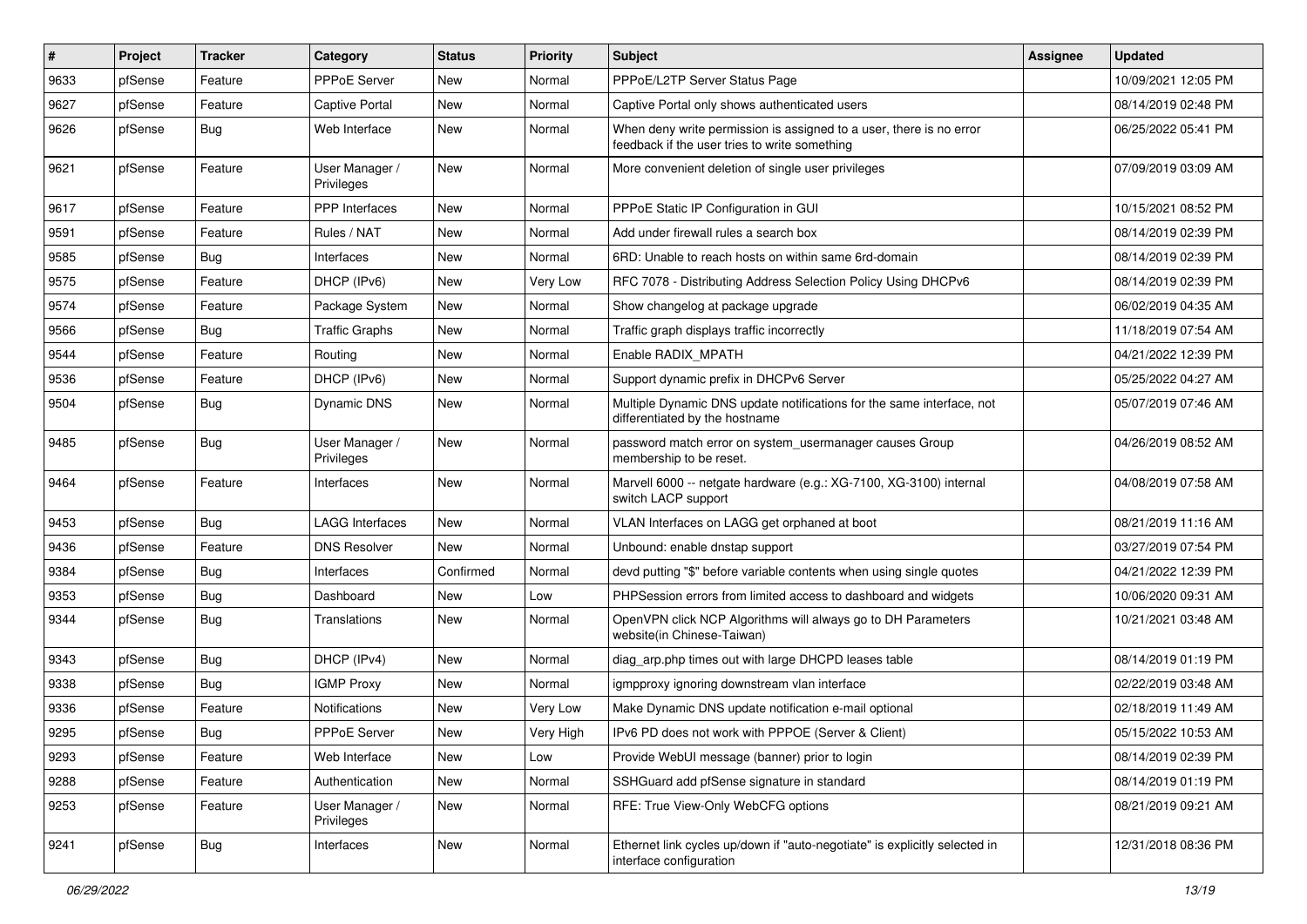| #    | <b>Project</b> | <b>Tracker</b> | Category                                        | <b>Status</b> | Priority  | <b>Subject</b>                                                                                    | <b>Assignee</b> | <b>Updated</b>      |
|------|----------------|----------------|-------------------------------------------------|---------------|-----------|---------------------------------------------------------------------------------------------------|-----------------|---------------------|
| 9226 | pfSense        | Feature        | Web Interface                                   | <b>New</b>    | Normal    | zfs GUI functionality - alerts                                                                    |                 | 12/31/2020 02:50 PM |
| 9222 | pfSense        | Feature        | Authentication                                  | <b>New</b>    | Normal    | Add sshquard log when release an IP                                                               |                 | 08/14/2019 01:00 PM |
| 9192 | pfSense        | <b>Bug</b>     | <b>PPP</b> Interfaces                           | <b>New</b>    | Normal    | PPPoE daemon selects wrong interface                                                              |                 | 08/20/2019 10:05 AM |
| 9183 | pfSense        | <b>Bug</b>     | <b>LAGG Interfaces</b>                          | <b>New</b>    | Very Low  | OpenVPN Lagg Interface not working after restart or new start                                     |                 | 08/21/2019 11:17 AM |
| 9179 | pfSense        | <b>Bug</b>     | <b>NAT Reflection</b>                           | <b>New</b>    | Normal    | NAT reflection fix implemented for #8604 is causing WebUI and XMLRPC<br>to fail on slave          |                 | 03/27/2020 08:01 PM |
| 9167 | pfSense        | Bug            | Rules / NAT                                     | New           | Normal    | Some Important ICMPv6 Traffic Not Allowed by Default Rules                                        |                 | 08/14/2019 01:00 PM |
| 9165 | pfSense        | Feature        | Authentication                                  | <b>New</b>    | Normal    | only IPs can be added to sshquard whitelist                                                       |                 | 04/21/2022 12:39 PM |
| 9156 | pfSense        | Feature        | <b>OpenVPN</b>                                  | <b>New</b>    | Normal    | OpenVPN: Add tickbox for 'nopool' directive                                                       |                 | 04/14/2020 01:45 PM |
| 9149 | pfSense        | <b>Bug</b>     | Package System                                  | <b>New</b>    | Low       | Continued issues with /tmp and /var in RAM on 2.4                                                 |                 | 11/24/2018 11:56 AM |
| 9140 | pfSense        | <b>Bug</b>     | Logging                                         | New           | Very Low  | Unexpected rule can be displayed when looking up filter log entry with<br>multiple matching rules |                 | 08/19/2019 02:56 PM |
| 9136 | pfSense        | Bug            | DHCP (IPv6)                                     | <b>New</b>    | High      | IPv6 Tracking Interfaces Lose IPv6 Address in Certain Cases                                       |                 | 04/21/2022 12:39 PM |
| 9130 | pfSense        | Feature        | DHCP (IPv4)                                     | New           | Normal    | Request ID [#INC-16195]: DHCP - PXE Boot                                                          |                 | 09/10/2020 01:39 PM |
| 9101 | pfSense        | Bug            | <b>Traffic Graphs</b>                           | New           | Normal    | Traffic Graphs/Dashboard Slows Downloads Being Performed by the<br>Same Firefox Browser           |                 | 08/21/2019 09:18 AM |
| 9094 | pfSense        | Bug            | Hardware / Drivers                              | Assigned      | Normal    | MBT console settings are not forced to video console                                              |                 | 11/07/2018 10:23 AM |
| 9087 | pfSense        | Bug            | <b>Traffic Graphs</b>                           | <b>New</b>    | Normal    | Traffic Graph Widget Legend Not Updating                                                          |                 | 08/14/2019 12:38 PM |
| 9063 | pfSense        | Feature        | Dynamic DNS                                     | <b>New</b>    | Normal    | Allow dynamic DNS client entry to specify which Check IP service to use                           |                 | 10/24/2018 11:53 AM |
| 9060 | pfSense        | Feature        | Logging                                         | <b>New</b>    | Normal    | add rule name filtering field for firewall log viewer                                             |                 | 08/14/2019 12:38 PM |
| 9038 | pfSense        | Feature        | Logging                                         | <b>New</b>    | Normal    | Live view of any log file                                                                         |                 | 08/19/2019 02:55 PM |
| 9037 | pfSense        | <b>Bug</b>     | <b>DNS Resolver</b>                             | <b>New</b>    | Normal    | Unbound not logging to syslog after reboot                                                        |                 | 10/12/2018 05:09 AM |
| 9035 | pfSense        | <b>Bug</b>     | Rules / NAT                                     | <b>New</b>    | Normal    | Inactive Interfaces are Hidden in Firewall Rules                                                  |                 | 08/14/2019 12:39 PM |
| 9024 | pfSense        | <b>Bug</b>     | <b>Traffic Shaper</b><br>(Limiters)             | Feedback      | Normal    | Ping packet loss under load when using limiters                                                   |                 | 05/12/2022 11:55 AM |
| 8963 | pfSense        | Bug            | <b>Traffic Shaper</b><br>(Limiters)             | <b>New</b>    | Normal    | 2.4.4 Limiters don't work after CARP fail-over                                                    |                 | 12/10/2018 06:40 AM |
| 8929 | pfSense        | Feature        | Web Interface                                   | <b>New</b>    | Normal    | Scroll bar css dark theme                                                                         |                 | 08/14/2019 12:16 PM |
| 8882 | pfSense        | Bug            | Interfaces                                      | Incomplete    | Normal    | Interface assignments lost on reboot                                                              |                 | 02/17/2022 02:24 PM |
| 8879 | pfSense        | Feature        | DHCP (IPv4)                                     | New           | Very Low  | DHCP options ADD force options                                                                    |                 | 09/07/2018 09:14 AM |
| 8846 | pfSense        | Bug            | Gateways                                        | <b>New</b>    | Low       | Misleading gateway error message adding/editing static routes using a<br>disabled interface       |                 | 08/21/2019 11:29 AM |
| 8831 | pfSense        | Bug            | <b>IPv6 Router</b><br>Advertisements<br>(RADVD) | <b>New</b>    | Very High | Radvd causes latency spikes                                                                       |                 | 04/19/2021 04:51 AM |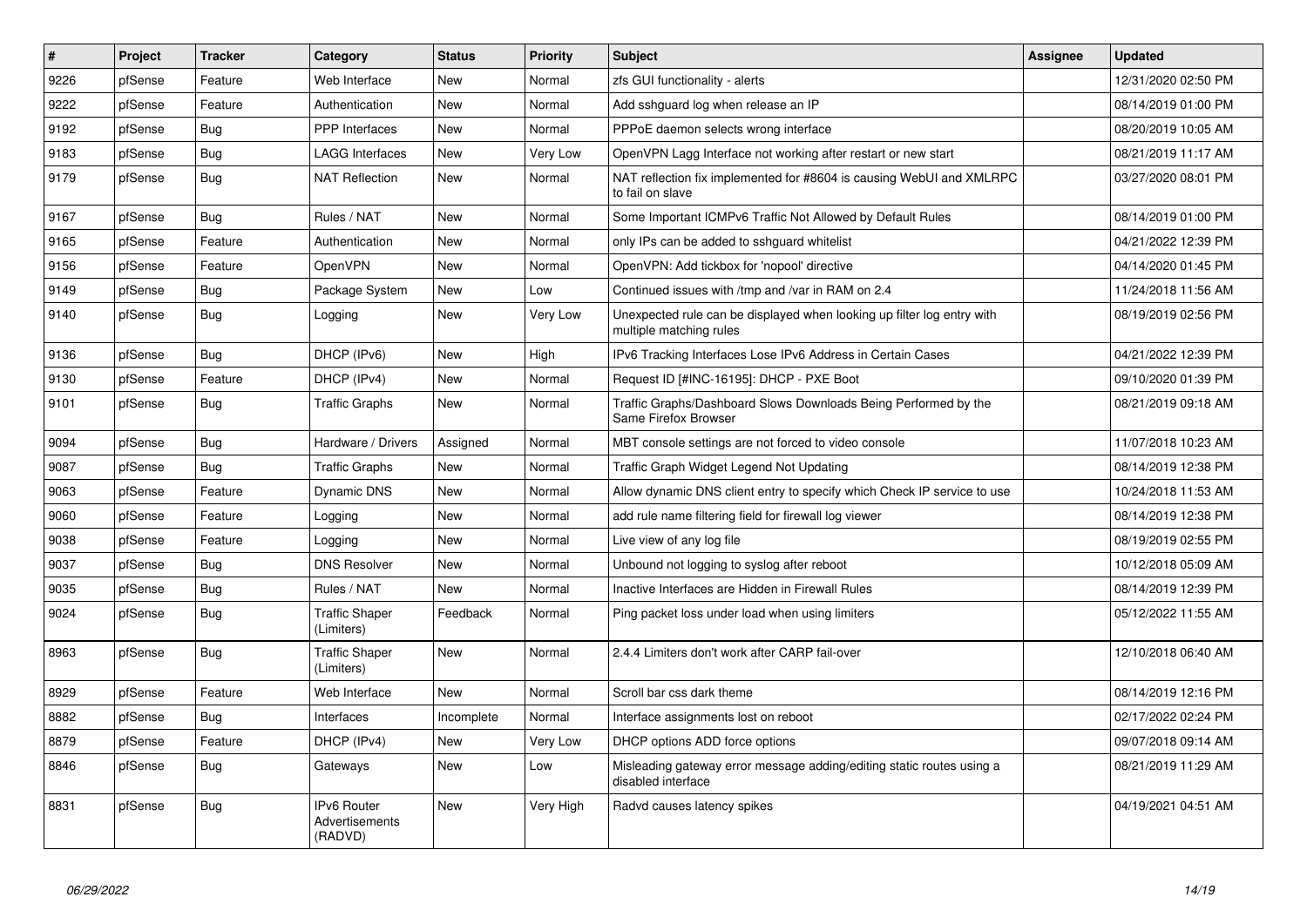| #    | Project | <b>Tracker</b> | Category                        | <b>Status</b> | <b>Priority</b> | <b>Subject</b>                                                                                                               | <b>Assignee</b> | <b>Updated</b>      |
|------|---------|----------------|---------------------------------|---------------|-----------------|------------------------------------------------------------------------------------------------------------------------------|-----------------|---------------------|
| 8820 | pfSense | <b>Bug</b>     | Rules / NAT                     | New           | Low             | System/Advanced/Misc - "Do not kill connections when schedule expires"<br>UN-checked still leaves existing connections open. |                 | 07/28/2020 10:59 AM |
| 8804 | pfSense | <b>Bug</b>     | <b>PPP</b> Interfaces           | New           | Normal          | Netgate SG-1000 PPPoE Keepalives not prioritized, internet drops                                                             |                 | 08/20/2019 10:06 AM |
| 8775 | pfSense | Feature        | Authentication                  | New           | Very Low        | Use SRV record for LDAP Authentication                                                                                       |                 | 05/06/2020 07:49 AM |
| 8770 | pfSense | Bug            | Interfaces                      | <b>New</b>    | Normal          | QinQ interfaces always show as active                                                                                        |                 | 02/01/2020 09:47 AM |
| 8743 | pfSense | Todo           | Gateways                        | New           | Low             | Gateway Groups page should list gateways in tier order                                                                       |                 | 08/14/2019 12:16 PM |
| 8712 | pfSense | Feature        | <b>Traffic Shaper</b><br>(ALTQ) | New           | Normal          | QOS on ipsec links                                                                                                           |                 | 06/22/2020 06:27 AM |
| 8711 | pfSense | Bug            | <b>IGMP Proxy</b>               | <b>New</b>    | Normal          | igmpproxy with PPPoE Interfaces                                                                                              |                 | 07/28/2018 09:21 AM |
| 8694 | pfSense | Feature        | Authentication                  | New           | Very Low        | Client CA Auth for PFSense WebGui                                                                                            |                 | 08/21/2019 09:25 AM |
| 8686 | pfSense | Bug            | <b>IPsec</b>                    | New           | Normal          | IPsec VTI: Assigned interface firewall rules are never parsed                                                                |                 | 02/10/2021 12:15 PM |
| 8641 | pfSense | Feature        | Web Interface                   | New           | Normal          | Need way to disable HSTS and/or replace webConfigurator certificate<br>from CLI                                              |                 | 07/16/2018 10:21 AM |
| 8614 | pfSense | Bug            | DHCP (IPv4)                     | New           | Normal          | Cannot remove Additional BOOTP/DHCP Options                                                                                  |                 | 08/21/2019 09:15 AM |
| 8599 | pfSense | Feature        | Rules / NAT                     | New           | Very Low        | <b>IPv6</b> flow labels                                                                                                      |                 | 07/16/2018 07:36 AM |
| 8576 | pfSense | Bug            | Rules / NAT                     | Feedback      | Low             | pfSense stops passing traffic after some time when using Outbound NAT<br>pool w/ Sticky Address                              |                 | 10/28/2021 01:47 PM |
| 8570 | pfSense | Bug            | <b>XML Parser</b>               | New           | Normal          | Empty (dn)shaper config gets populated with newline                                                                          |                 | 08/20/2019 02:45 PM |
| 8567 | pfSense | <b>Bug</b>     | CARP                            | New           | Normal          | Using IPv6 VIP alias for services may affect CARP IPv6 VIP work                                                              |                 | 06/12/2018 01:26 PM |
| 8566 | pfSense | Bug            | CARP                            | New           | Normal          | Wrong IPv6 source in NS request in case using of IPv6 alias                                                                  |                 | 06/12/2018 01:26 PM |
| 8558 | pfSense | Feature        | Web Interface                   | <b>New</b>    | Normal          | Add more table sorting in various UI pages                                                                                   |                 | 08/21/2019 09:14 AM |
| 8532 | pfSense | Feature        | OpenVPN                         | New           | Low             | Ability to add metric to pushed routes                                                                                       |                 | 05/22/2018 07:45 AM |
| 8526 | pfSense | <b>Bug</b>     | Interfaces                      | <b>New</b>    | Normal          | DHCP client ignores server replies when 802.1q tagging is used                                                               |                 | 08/14/2019 10:52 AM |
| 8520 | pfSense | Feature        | Interfaces                      | New           | Normal          | Option to auto-renew DHCP on interface with an offline gateway or<br>marked as down                                          |                 | 07/20/2021 11:00 AM |
| 8512 | pfSense | <b>Bug</b>     | PPP Interfaces                  | New           | Normal          | PPPoE reconnect fails after interface flap                                                                                   |                 | 08/20/2019 10:06 AM |
| 8502 | pfSense | <b>Bug</b>     | Web Interface                   | Confirmed     | Low             | main (top) menu items do not drop down in some cases                                                                         |                 | 07/06/2020 02:39 PM |
| 8500 | pfSense | <b>Bug</b>     | Dynamic DNS                     | New           | Low             | Incorrect categorization of status/info messages from phpDynDNS                                                              |                 | 08/16/2019 12:50 PM |
| 8483 | pfSense | Feature        | <b>Traffic Shaper</b><br>(ALTQ) | New           | Normal          | Allow user to choose order of Queues status                                                                                  |                 | 08/21/2019 09:12 AM |
| 8474 | pfSense | Feature        | <b>High Availability</b>        | New           | Low             | Easier Conversion to HA Pair from Existing Non-HA Firewall                                                                   |                 | 04/19/2018 11:52 PM |
| 8464 | pfSense | Bug            | Wireless                        | New           | Very Low        | Wireless USB card does not connect to WiFi automatically after<br>reboot/halt                                                |                 | 06/19/2020 03:44 AM |
| 8458 | pfSense | Feature        | Dashboard                       | New           | Low             | Allow reordering of interface widget                                                                                         |                 | 08/14/2019 10:52 AM |
| 8435 | pfSense | Bug            | Interfaces                      | New           | Normal          | DHCPv6 unusable in certain circumstances (US AT&T Fiber, etc.)                                                               |                 | 08/14/2019 10:52 AM |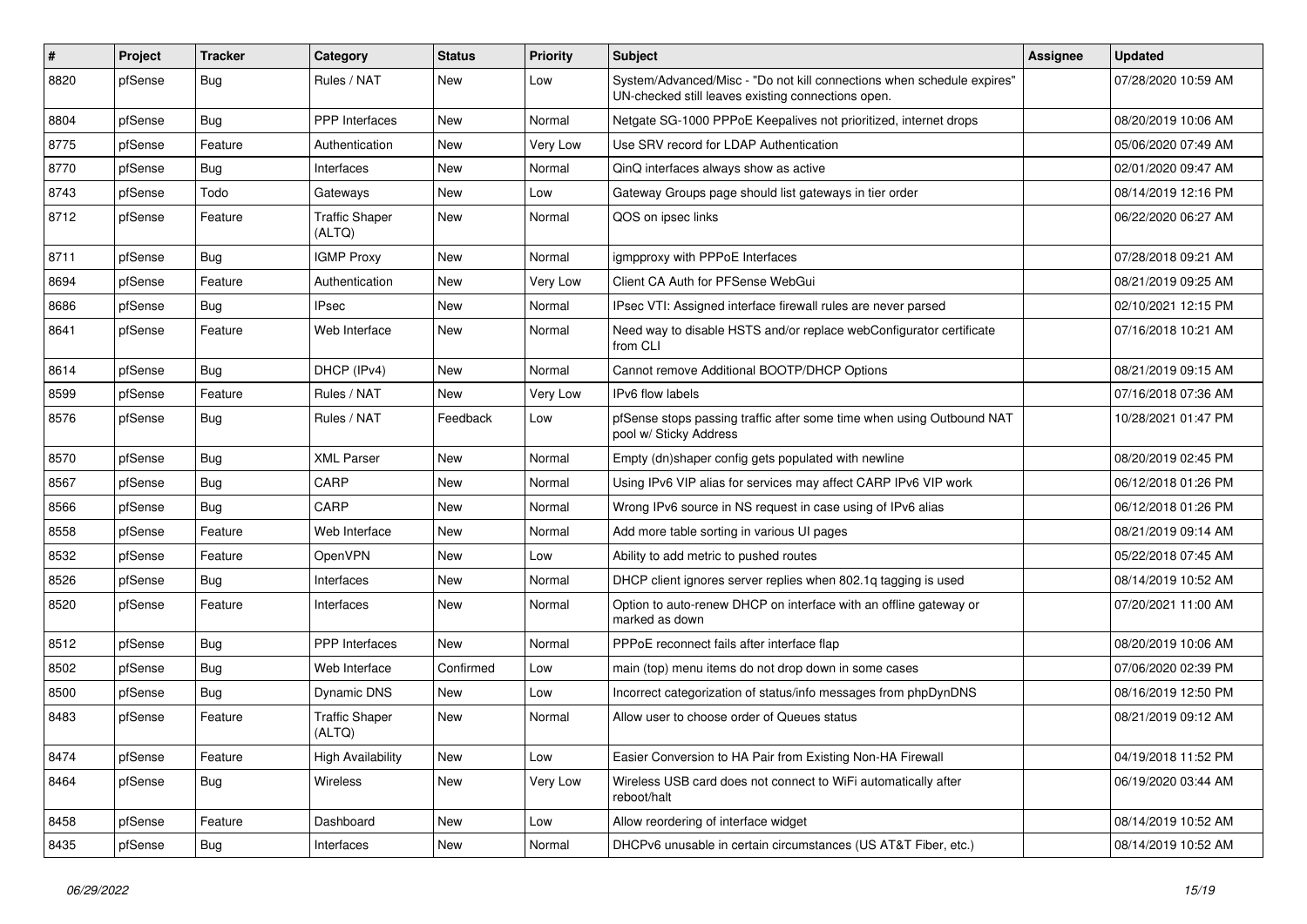| $\vert$ # | Project | <b>Tracker</b> | Category                                        | <b>Status</b> | <b>Priority</b> | Subject                                                                                                                 | <b>Assignee</b> | <b>Updated</b>      |
|-----------|---------|----------------|-------------------------------------------------|---------------|-----------------|-------------------------------------------------------------------------------------------------------------------------|-----------------|---------------------|
| 8432      | pfSense | Bug            | Dynamic DNS                                     | New           | Normal          | Dynamic DNS Client gives an error that it can't find IPv6 address when<br>WAN interface is a LAGG                       |                 | 09/17/2020 05:23 AM |
| 8419      | pfSense | Bug            | Web Interface                                   | New           | Normal          | webgui, when menubar is fixed to the top of the screen, the last items of<br>long menus cannot be seen/used.            |                 | 07/19/2018 03:10 PM |
| 8406      | pfSense | Bug            | Dynamic DNS                                     | <b>New</b>    | Normal          | DDNS IPV6 Cloudflare Client does not detect PPOE address                                                                |                 | 03/31/2018 11:56 AM |
| 8401      | pfSense | Bug            | Installer                                       | New           | Normal          | Issues related to keys representing alphabetic characters specific to<br>Scandinavian languages and to some other keys. |                 | 03/30/2018 11:06 AM |
| 8385      | pfSense | Feature        | Rules / NAT                                     | <b>New</b>    | Normal          | Utilize IP addresses from successfully authenticated OpenVPN endpoints<br>to Update Firewall Rules                      |                 | 07/19/2018 03:07 PM |
| 8372      | pfSense | Feature        | Logging                                         | <b>New</b>    | Normal          | add gui setting to adjust refresh rate for dynamic firewall logs                                                        |                 | 08/14/2019 10:31 AM |
| 8346      | pfSense | Feature        | <b>IPsec</b>                                    | New           | Normal          | Let pFSense act as an IPSec XAuth VPN Client                                                                            |                 | 02/23/2018 07:39 AM |
| 8343      | pfSense | <b>Bug</b>     | Gateways                                        | <b>New</b>    | Normal          | Gateway Routes (Default Routes) not removed in Kernel when removed<br>from GUI                                          |                 | 05/14/2020 01:22 AM |
| 8335      | pfSense | Bug            | <b>LAGG Interfaces</b>                          | New           | Normal          | System hang with LACP downlink to UniFi switch                                                                          |                 | 08/21/2019 11:18 AM |
| 8330      | pfSense | Feature        | DHCP (IPv4)                                     | New           | Normal          | add options for ddns-local-address statements                                                                           |                 | 04/27/2021 12:31 PM |
| 8325      | pfSense | Bug            | UPnP/NAT-PMP                                    | <b>New</b>    | Normal          | UPnP not available for pppoe-Clients                                                                                    |                 | 11/15/2020 10:33 AM |
| 8316      | pfSense | Feature        | Rules / NAT                                     | New           | Low             | expiration date when creating new rules                                                                                 |                 | 08/21/2019 09:11 AM |
| 8313      | pfSense | Bug            | <b>Notifications</b>                            | <b>New</b>    | Normal          | STARTTLS auto detection not working                                                                                     |                 | 04/21/2022 12:39 PM |
| 8285      | pfSense | Bug            | Web Interface                                   | New           | Normal          | Actions on stale data may result in catastrophic results                                                                |                 | 01/16/2018 08:08 PM |
| 8270      | pfSense | Todo           | Web Interface                                   | New           | Very Low        | Fix grammatically erroneous repetition                                                                                  |                 | 01/11/2018 08:19 AM |
| 8263      | pfSense | Bug            | <b>Traffic Shaper</b><br>(ALTQ)                 | New           | Normal          | Cannot create a nonlinear `Link Share` service curve because of: "the<br>sum of the child bandwidth higher than parent" |                 | 11/05/2020 07:31 AM |
| 8262      | pfSense | Feature        | <b>IPv6 Router</b><br>Advertisements<br>(RADVD) | New           | Normal          | Make each prefix flags configurable separately.                                                                         |                 | 01/16/2018 12:35 PM |
| 8243      | pfSense | Feature        | <b>XMLRPC</b>                                   | <b>New</b>    | Normal          | Sync dashboard settings over xmlrpc                                                                                     |                 | 08/21/2019 10:42 AM |
| 8236      | pfSense | Feature        | <b>DNS Resolver</b>                             | New           | Normal          | Ability to configure "forward-first" and "forward-host" options for more<br>robust domain overrides in DNS Resolver     |                 | 12/26/2017 01:26 AM |
| 8233      | pfSense | Bug            | <b>NAT Reflection</b>                           | New           | Very Low        | NAT reflection back to originating host broken when using FQDN-based<br>IP aliases                                      |                 | 08/21/2019 10:53 AM |
| 8207      | pfSense | Bug            | <b>Operating System</b>                         | New           | Normal          | 2.4 cannot boot as a Xen VM with more than 7 NICs                                                                       |                 | 06/25/2022 05:42 PM |
| 8178      | pfSense | Feature        | Package System                                  | New           | Normal          | Allow setting attributes for form elements in package XML                                                               |                 | 12/09/2017 07:48 PM |
| 8177      | pfSense | <b>Bug</b>     | Package System                                  | New           | Normal          | "/xsl/package.xsl" is referenced in package XML files but not on the<br>firewall                                        |                 | 08/14/2019 09:56 AM |
| 8176      | pfSense | <b>Bug</b>     | Package System                                  | New           | Normal          | ./schema/packages.dtd -- referenced in *xml, but missing?                                                               |                 | 12/09/2017 06:52 PM |
| 8173      | pfSense | Feature        | Interfaces                                      | New           | Normal          | dhcp6c - RAW Options                                                                                                    |                 | 05/29/2022 05:34 PM |
| 8170      | pfSense | Feature        | XMLRPC                                          | New           | Normal          | XMLRPC Sync deletes entires on remote System                                                                            |                 | 08/21/2019 10:42 AM |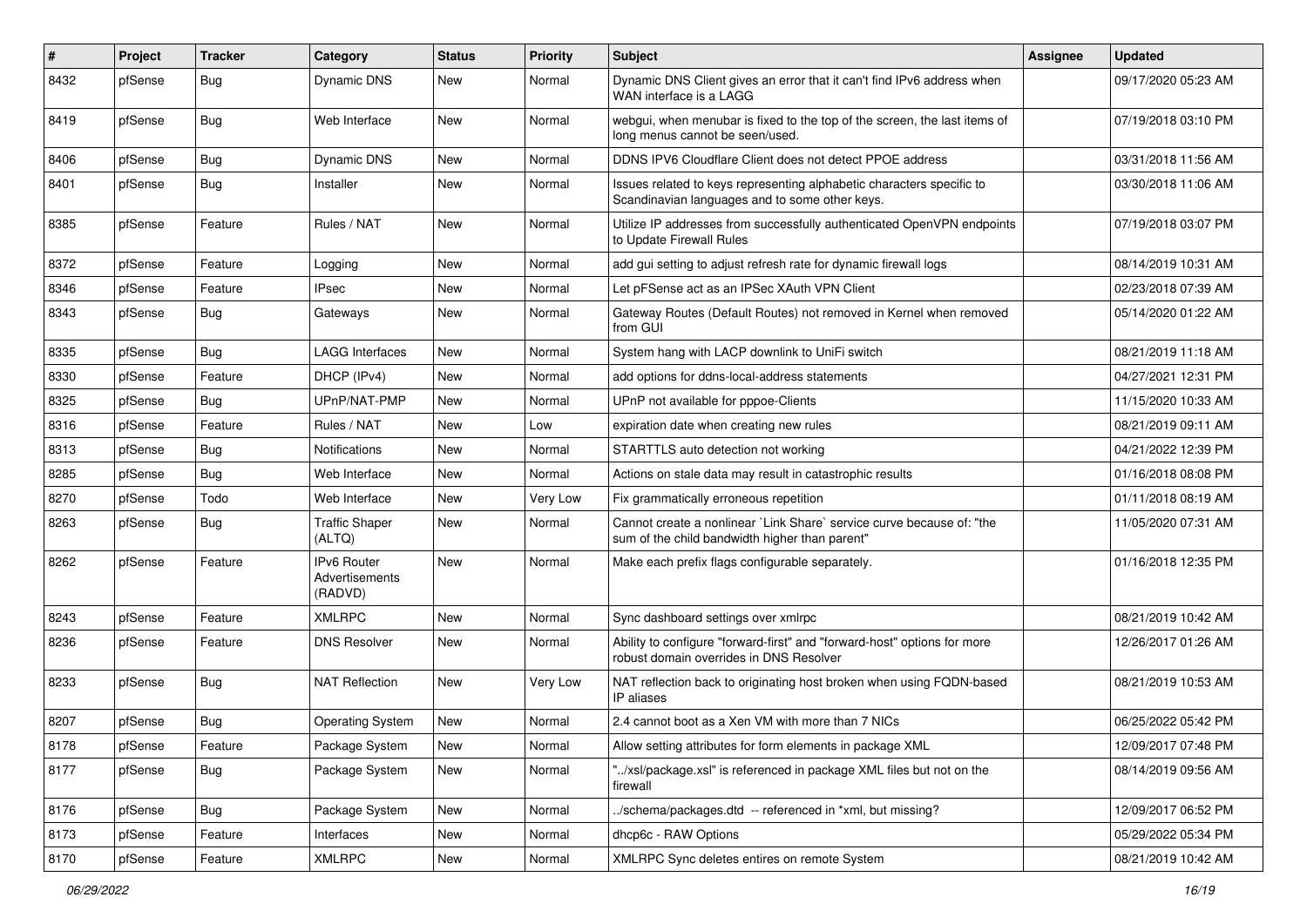| #    | Project | <b>Tracker</b> | Category              | <b>Status</b> | Priority | <b>Subject</b>                                                                                                                                                                | Assignee | <b>Updated</b>      |
|------|---------|----------------|-----------------------|---------------|----------|-------------------------------------------------------------------------------------------------------------------------------------------------------------------------------|----------|---------------------|
| 8168 | pfSense | Feature        | <b>IPsec</b>          | <b>New</b>    | Normal   | strongswan dhcp option                                                                                                                                                        |          | 12/19/2017 04:14 AM |
| 8158 | pfSense | <b>Bug</b>     | Interfaces            | <b>New</b>    | High     | IPv6 Track Interface issue with more than one WAN-Gateway and a<br>number of internal interfaces at least track interface from one interface<br>does not work on regular base |          | 12/03/2017 09:00 AM |
| 8157 | pfSense | <b>Bug</b>     | Dashboard             | <b>New</b>    | Very Low | Traffic Graph clutter from time to time                                                                                                                                       |          | 12/03/2017 06:40 AM |
| 8149 | pfSense | Feature        | <b>NTPD</b>           | New           | Normal   | <b>NTPsec</b>                                                                                                                                                                 |          | 10/11/2020 10:59 AM |
| 8130 | pfSense | <b>Bug</b>     | <b>Traffic Graphs</b> | <b>New</b>    | Normal   | Status - Monitoring - Area chart displays traffic data differently than Line<br>or Bar charts                                                                                 |          | 11/26/2017 01:40 PM |
| 8122 | pfSense | Bug            | OpenVPN               | <b>New</b>    | Normal   | openvpn client is unable to use OTP (temporary) passwords                                                                                                                     |          | 04/16/2018 09:28 AM |
| 8113 | pfSense | <b>Bug</b>     | Interfaces            | <b>New</b>    | Normal   | MTU setting on bridge, openvpn clients ignored                                                                                                                                |          | 12/31/2021 05:55 PM |
| 8095 | pfSense | Bug            | Translations          | <b>New</b>    | Normal   | Unescaped simple quotes break JavaScript features when the French<br>translation is enabled                                                                                   |          | 08/21/2019 09:06 AM |
| 8089 | pfSense | <b>Bug</b>     | Interfaces            | <b>New</b>    | High     | VLAN page breaks after config restore to new hardware.                                                                                                                        |          | 11/21/2017 01:38 PM |
| 8087 | pfSense | Bug            | Authentication        | <b>New</b>    | Normal   | Provide Calling-Station-ID to RADIUS backed VPN connections                                                                                                                   |          | 06/06/2020 05:36 AM |
| 8078 | pfSense | Feature        | PPP Interfaces        | New           | Normal   | PPPoE Reconnect Wait Time                                                                                                                                                     |          | 11/09/2017 05:13 PM |
| 8076 | pfSense | <b>Bug</b>     | Backup / Restore      | <b>New</b>    | Normal   | User can easily apply an unusable interface configuration after restore                                                                                                       |          | 08/14/2019 10:52 AM |
| 8073 | pfSense | Bug            | <b>IPsec</b>          | <b>New</b>    | Normal   | Traffic inexplicably not going through IPSEC despite (in theory) matching<br><b>SPs</b>                                                                                       |          | 11/09/2017 02:51 AM |
| 8066 | pfSense | Bug            | Routing               | <b>New</b>    | Normal   | Static routes not applied when they go out a interface using carp                                                                                                             |          | 11/08/2017 02:04 AM |
| 8050 | pfSense | Bug            | Interfaces            | <b>New</b>    | High     | Enabling bridge while interfaces have link freezes console                                                                                                                    |          | 11/03/2017 04:38 PM |
| 8036 | pfSense | Feature        | <b>IPsec</b>          | <b>New</b>    | Normal   | Want to run multiple Mobile Client IKEv2 server instances                                                                                                                     |          | 08/14/2019 09:31 AM |
| 8004 | pfSense | <b>Bug</b>     | <b>NAT Reflection</b> | <b>New</b>    | Normal   | Error notice for a deleted NAT that had a RULE or an existing NAT which<br>is claimed to have no NAT port                                                                     |          | 10/24/2017 06:39 PM |
| 7988 | pfSense | Feature        | Web Interface         | <b>New</b>    | Normal   | Compact Theme based on Compact-RED with the default theme colors.                                                                                                             |          | 10/23/2017 05:34 AM |
| 7986 | pfSense | <b>Bug</b>     | <b>Wireless</b>       | <b>New</b>    | Normal   | WLAN card no longer properly initialized under 2.4.0                                                                                                                          |          | 06/19/2020 08:08 AM |
| 7977 | pfSense | Bug            | Translations          | <b>New</b>    | Normal   | English text shown in stead of translated text (Routing - Gateway groups -<br>edit)                                                                                           |          | 08/21/2019 11:28 AM |
| 7974 | pfSense | Feature        | Dashboard             | <b>New</b>    | Normal   | <b>ZFS RAID Monitor Not available</b>                                                                                                                                         |          | 08/20/2019 01:34 PM |
| 7971 | pfSense | Feature        | Captive Portal        | New           | Normal   | Allow import, export and synchronization of MACs under Captive Portal<br>service                                                                                              |          | 10/19/2017 04:56 AM |
| 7964 | pfSense | <b>Bug</b>     | Multi-WAN             | <b>New</b>    | Normal   | Restart openvpn on gateway switching                                                                                                                                          |          | 08/19/2019 12:35 PM |
| 7957 | pfSense | Feature        | Web Interface         | New           | Normal   | GUI theme - separate "colour" from "compact/normal" in theme dropdown                                                                                                         |          | 10/17/2017 06:58 AM |
| 7956 | pfSense | Feature        | Web Interface         | <b>New</b>    | Normal   | Favicon able to match GUI colour setting?                                                                                                                                     |          | 10/17/2017 06:36 AM |
| 7943 | pfSense | Bug            | Web Interface         | New           | Normal   | CSS Overflow Fix for Drop Down Menus in webConfigurator                                                                                                                       |          | 11/21/2020 02:54 PM |
| 7934 | pfSense | Feature        | Dashboard             | New           | Very Low | format support phone# for international use                                                                                                                                   |          | 10/12/2017 04:38 PM |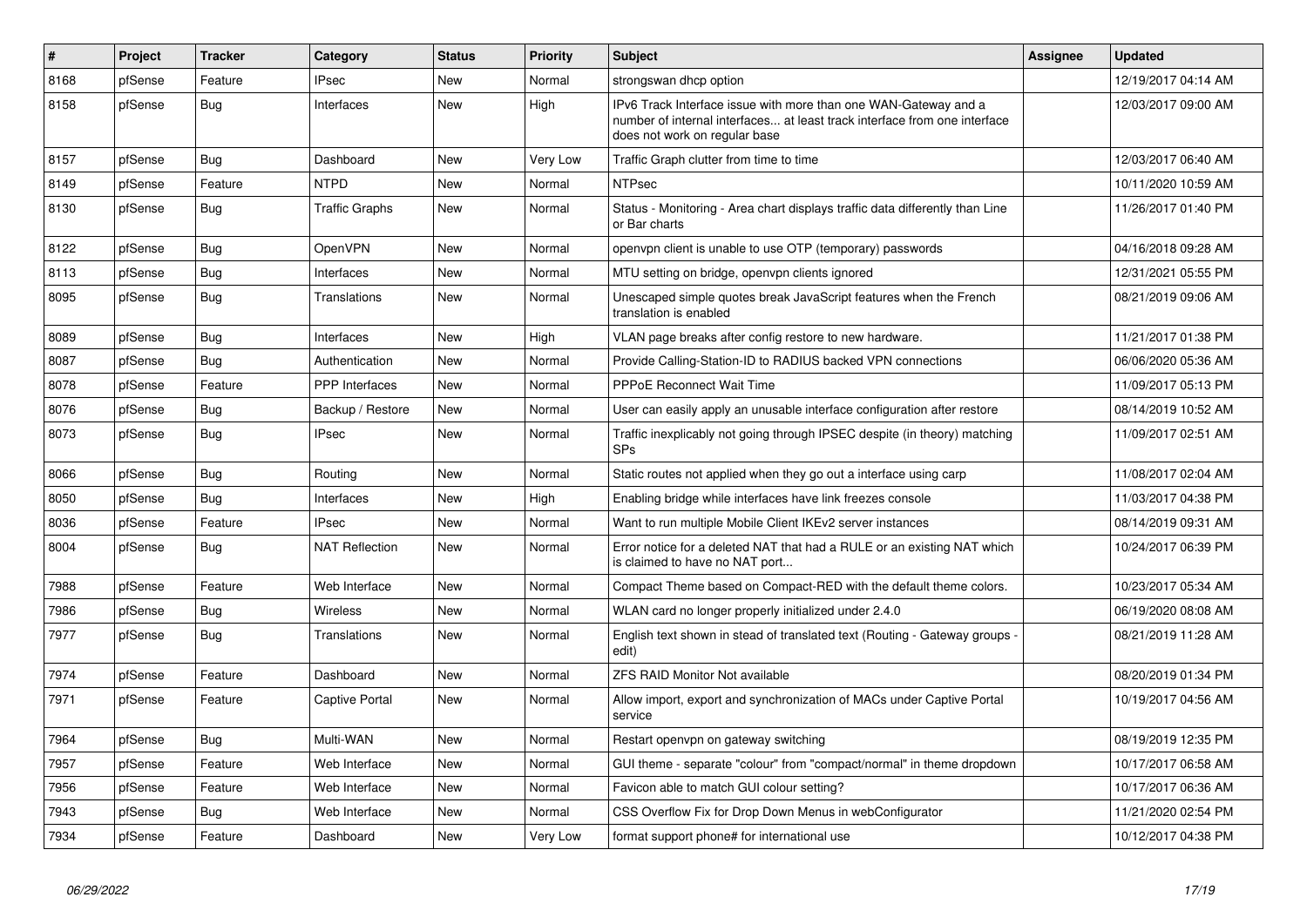| $\#$ | Project | <b>Tracker</b> | Category                                        | <b>Status</b> | <b>Priority</b> | <b>Subject</b>                                                                                                                    | Assignee | <b>Updated</b>      |
|------|---------|----------------|-------------------------------------------------|---------------|-----------------|-----------------------------------------------------------------------------------------------------------------------------------|----------|---------------------|
| 7922 | pfSense | Feature        | Rules / NAT                                     | <b>New</b>    | Normal          | Add the option to select the ISP IPv6 Delegated Prefix as a destination in<br>firewall rules                                      |          | 10/10/2017 06:36 PM |
| 7899 | pfSense | Bug            | <b>Traffic Shaper</b><br>(ALTQ)                 | <b>New</b>    | Normal          | a floating 'match' rule on LAN does not put traffic from a broswer on a<br>clientpc into a shaper queue                           |          | 09/28/2017 09:16 AM |
| 7888 | pfSense | Feature        | Package System                                  | <b>New</b>    | Normal          | Add a button in package manager GUI to upgrade all packages                                                                       |          | 09/28/2017 05:50 AM |
| 7881 | pfSense | Feature        | OpenVPN                                         | <b>New</b>    | Normal          | OpenVPN client - add support for multiple server entries                                                                          |          | 08/14/2019 09:32 AM |
| 7863 | pfSense | <b>Bug</b>     | User Manager /<br>Privileges                    | New           | Normal          | The "WebCfg - All pages" permission inclueds the "User - System: Shell<br>account access" even though that is not a WebCofg page. |          | 09/16/2017 05:13 AM |
| 7857 | pfSense | <b>Bug</b>     | Dashboard                                       | <b>New</b>    | Very Low        | Interfaces Widget U/I fails to wrap IPV6 addresses when the string is too<br>wide for the widget                                  |          | 08/13/2019 09:15 AM |
| 7852 | pfSense | Feature        | <b>DNS Resolver</b>                             | <b>New</b>    | Normal          | Add views support to Unbound GUI                                                                                                  |          | 09/11/2017 12:26 PM |
| 7848 | pfSense | <b>Bug</b>     | Diagnostics                                     | <b>New</b>    | Low             | NDP Table Sort by Expiration Error                                                                                                |          | 08/26/2019 02:56 PM |
| 7821 | pfSense | Bug            | DHCP (IPv6)                                     | <b>New</b>    | Normal          | GIF does not support broadcast                                                                                                    |          | 08/29/2017 10:50 AM |
| 7812 | pfSense | Feature        | Web Interface                                   | <b>New</b>    | Normal          | ZFS handling of autopreplace                                                                                                      |          | 08/13/2019 03:53 PM |
| 7800 | pfSense | Feature        | Logging                                         | <b>New</b>    | Normal          | Add option for state logging                                                                                                      |          | 08/13/2019 03:51 PM |
| 7799 | pfSense | Feature        | Rules / NAT                                     | New           | Normal          | Make an ajax call to toggle logging by clicking on the logging icon next to<br>a rule                                             |          | 08/13/2019 09:40 AM |
| 7788 | pfSense | Bug            | Dashboard                                       | New           | Low             | Irregular updating of widgets like cpu/uptime on system widget.                                                                   |          | 08/21/2019 09:03 AM |
| 7783 | pfSense | Feature        | <b>Operating System</b>                         | New           | Normal          | Support for hosting VMs on pfSense using bhyve                                                                                    |          | 03/25/2022 11:53 AM |
| 7781 | pfSense | Feature        | Rules / NAT                                     | New           | Normal          | Please Enable Rule Separators on Manual Outbound NAT                                                                              |          | 08/21/2019 09:07 AM |
| 7779 | pfSense | <b>Bug</b>     | OpenVPN                                         | New           | Normal          | Traffic crossing a site-to-site OpenVPN tunnel fails to fragment.                                                                 |          | 06/02/2021 08:26 AM |
| 7773 | pfSense | Feature        | <b>IPsec</b>                                    | New           | Normal          | IPSec using IKEv2 with split DNS not using provided domain names                                                                  |          | 08/15/2017 05:25 PM |
| 7761 | pfSense | Feature        | Rules / NAT                                     | New           | Normal          | Add a way to match on IPv6 proto=0 (hop-by-hop header extension)                                                                  |          | 08/13/2019 03:49 PM |
| 7757 | pfSense | Bug            | Backup / Restore                                | New           | Normal          | Auto Config Backup fails to upload unless Default Gateway is up                                                                   |          | 08/16/2019 12:47 PM |
| 7747 | pfSense | Feature        | Console Menu                                    | <b>New</b>    | Normal          | Minor UI Tweak: Make hitting enter on the console (esp via SSH) should<br>not log you out, but simply redraw the menu             |          | 08/01/2017 04:03 PM |
| 7738 | pfSense | Feature        | <b>IPsec</b>                                    | <b>New</b>    | Normal          | Highlight which IPSec (or other VPN) crypto modes are<br>hardware-accelerated in the UI                                           |          | 08/13/2019 03:46 PM |
| 7737 | pfSense | <b>Bug</b>     | <b>IPv6 Router</b><br>Advertisements<br>(RADVD) | New           | Normal          | radvd error message                                                                                                               |          | 08/13/2019 09:41 AM |
| 7734 | pfSense | Bug            | DHCP (IPv6)                                     | <b>New</b>    | Normal          | Using opton ia pd0 does not renew prefix and prefix get dropped                                                                   |          | 07/31/2017 03:46 AM |
| 7730 | pfSense | <b>Bug</b>     | Interfaces                                      | New           | High            | 2.3.4 1 greX: loop detected when hit save on filter rules or interfaces                                                           |          | 07/27/2017 08:16 AM |
| 7720 | pfSense | Feature        | Hardware / Drivers                              | New           | Normal          | Add general watchdog kernel modules (like ichwd) and watchdogd<br>support in the GUI.                                             |          | 08/19/2019 01:20 PM |
| 7718 | pfSense | Feature        | Dynamic DNS                                     | New           | Very Low        | Hostname for Custom DynDNS Updater.                                                                                               |          | 07/24/2017 10:05 AM |